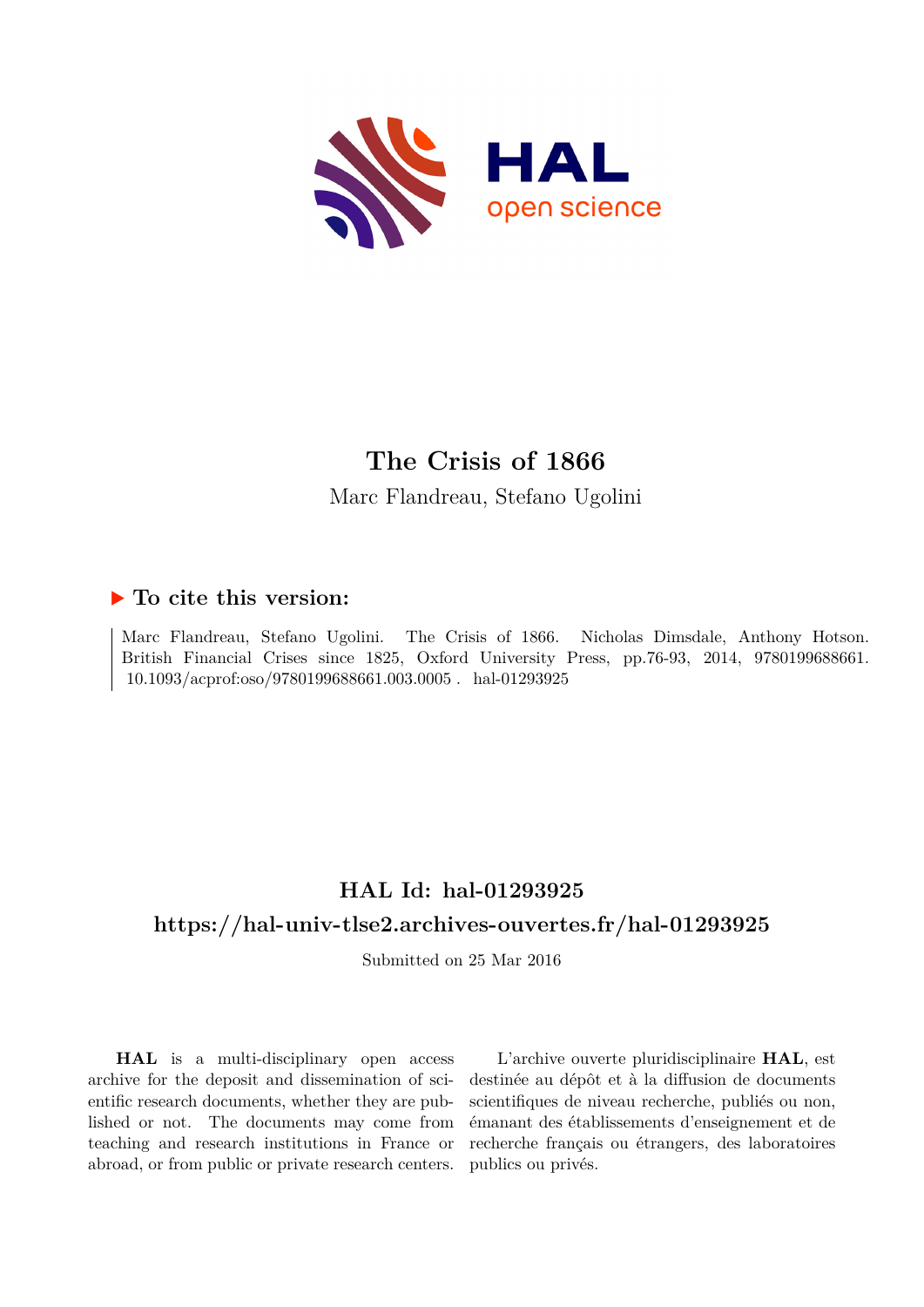# **The Crisis of 1866**

Marc Flandreau (Graduate Institute, Geneva) Stefano Ugolini (University of Toulouse and LEREPS)

#### **Abstract:**

*The collapse of Overend Gurney and the ensuing crisis of 1866 was a turning point in British financial history: this was the last time a serious disruption took place in the London money market until 2007- 8. The achievement of relative stability was due to the Bank's willingness to offer generous assistance to the market in a crisis, combined with an elaborate system for discouraging moral hazard. The Bank's assistance was not anonymous because it monitored the names on its discounted bills. When Overend Gurney sought extraordinary assistance from the Bank, their request was refused on the grounds that the bills offered did not comply with standard eligibility rules. The Bank's refusal forced Overend to suspend payments and there was a general panic in the market. The Bank responded by lending freely and raising Bank rate to very high levels. The new policy was crucial in allowing for the establishment of sterling as an international currency. When in 1890 Baring Bros got into trouble, however, the Bank reacted differently and set up a bailout of the failing institution. Such such a contrasting attitude was dictated by the dissimilar position occupied by Overends (a bill broker) and Barings (an accepting house) within the London money market.* 

**JEL:** E42, E58, F33, N13.

**Keywords:** Financial crises, lending of last resort, financial stability, international currencies.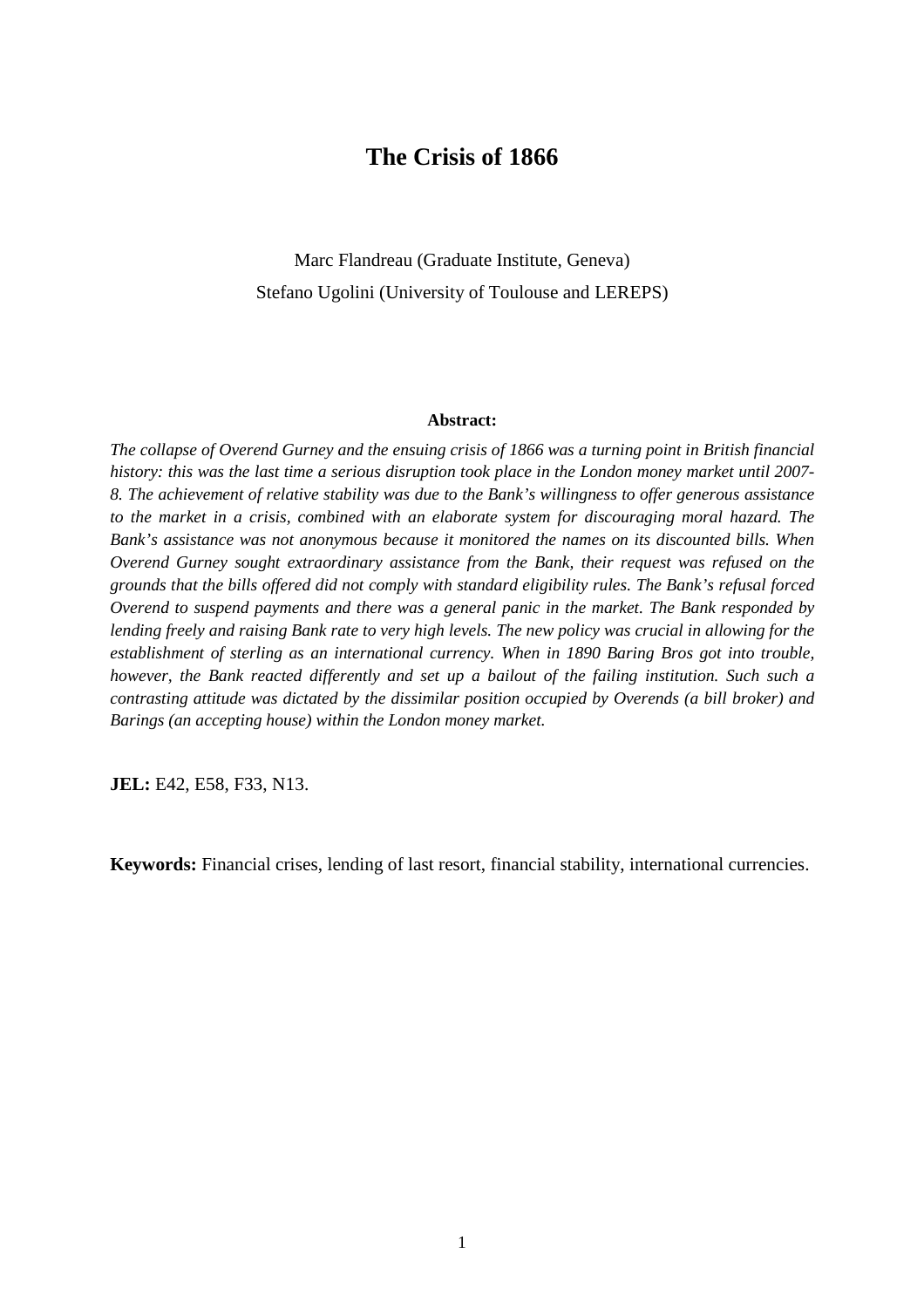The so-called Overend-Gurney crisis of 1866 was a major turning point in British monetary and financial history. Following the emergence of a modern financial system in the  $18<sup>th</sup>$  century, the country had been plagued by recurrent panics. In every decade of the  $19<sup>th</sup>$ century until the crisis of 1866, there had been a point when, following a phase of credit expansion and "speculation", market conditions had deteriorated, and the money market seized. 1866 was just one more run in a series that included, among the most infamous, 1825, 1837-39, 1847, 1857. Yet the run that began in May 1866, was to be the last of that variety to occur in the United Kingdom until the outbreak of WWI. The only two relevant episodes of financial stress that occurred between 1866 and 1914 (1878 and the "Baring crisis" of 1890) did not have much in common with previous financial shocks neither in virulence nor in nature, since – unlike the previous crises – they were not accompanied by dislocations of the money market.

This surprising feat has fascinated economists and historians alike, and they have sought to understand its reasons. All eyes have been rightly turned towards the Bank of England, but what exactly were the actions that planted the seeds of financial stability remains disputed. Fetter (1965) characterized the 1870s as the era that saw the "victory of the Bagehot principle" during the 1870s (Fetter 1965). According to Giannini (1999) the newly acquired stability of the British financial system owes to the Bank of England's new willingness to undertake lifeboat operations (also see Mahate 1994). According to others, Britain's new financial resilience owed to consolidations in the Bank's macro-policy including its adherence to the Gold Standard (Schwartz 1987, 1995): Restrictions on the Bank's discretionary power over the issue of high-powered money (the Gold Standard's "rule") would have stabilized the system by improving agents' ability to make forecasts. Still others emphasize microprudential aspects of crisis management, such as the emergence of automatic, anonymous lending on recognizably good collateral. For instance, according to Capie's frosted glass discount window metaphor (Capie 2002, pp. 310-1), the Bank's discount window was raised high enough to examine the quality of the collateral, without revealing the identity of the discounter: The central banker "does not know, nor does he care, who is on the other side of the window. He simply discounts good quality paper or lends on the basis of good collateral". Other arguments emphasizing micro-prudential features include Calomiris (2011), who argues that the Overend-Gurney crisis served to establish the Bank of England's credibility and ability to act in a fully discretional way. The episode rebutted the principle of "too-big-to-fail"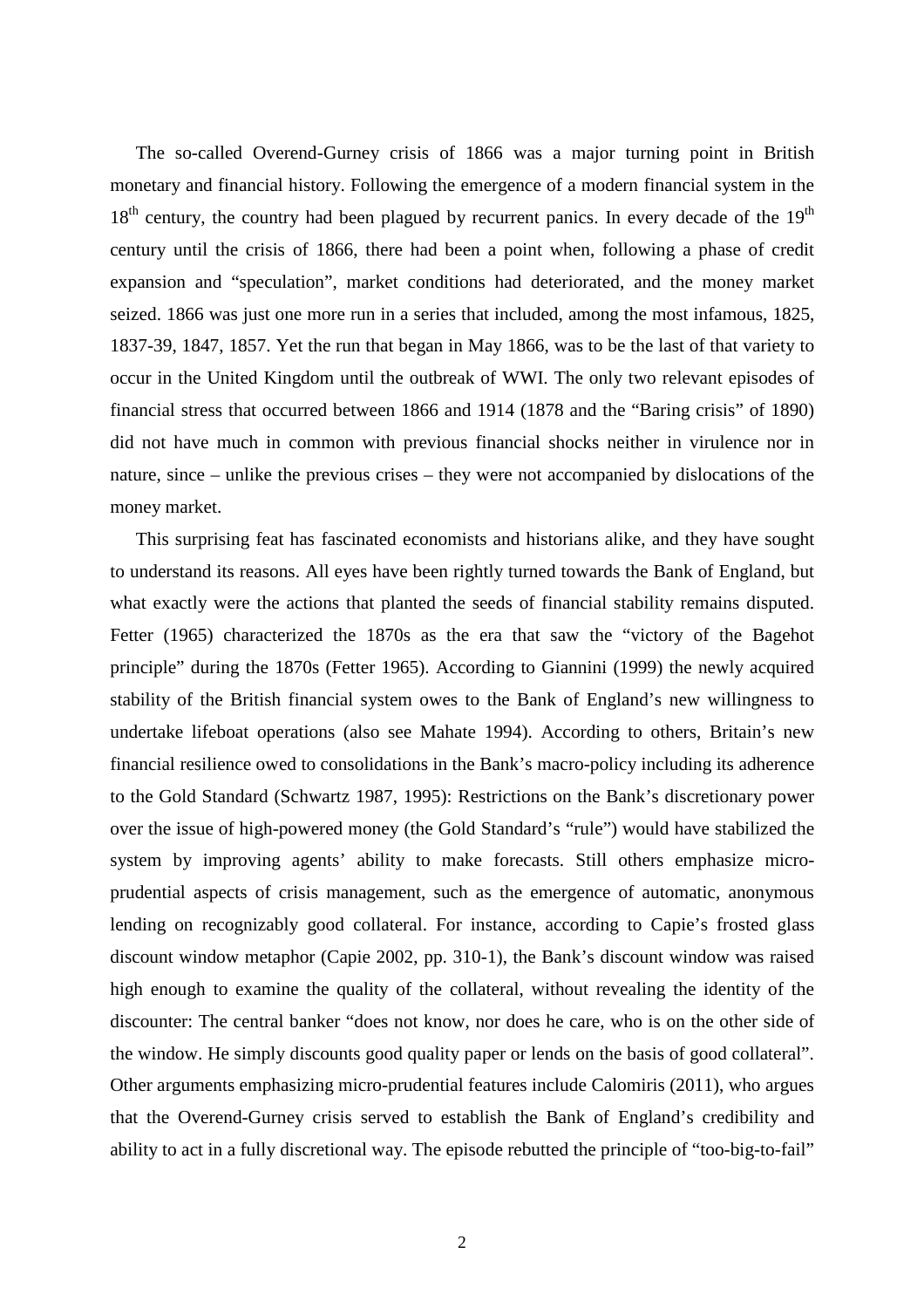and signalled the Bank's decision to terminate "the put option inherent in the Bank's willingness to accommodate demand".

This chapter discusses what really happened in 1866. For one thing, Bagehot (1873) never advised central bankers to engage into "lifeboat operations". He advised them to provide generous lending – essentially, to do away with credit rationing which had prevailed in previous crises. As recent research has shown, 1866 was indeed a watershed (something Bagehot himself had recognized). In 1866, the Bank had in practice  $-$  if not officially  $-$  acted as a lender of last resort, abstaining from credit rationing and as a result effectively becoming the place where the crisis was resolved (Bignon, Flandreau, and Ugolini 2012). Using new statistical evidence from previous joint research (Flandreau and Ugolini, 2013) this chapter goes one stage further and provides a fuller characterization of the events in 1866 and of the revolution that occurred then: In contrast with Capie, we argue that Britain's actual recipe for financial stability was the Bank of England's adoption of a principle of generous provision of *non-anonymous* lending. In other words, the Bank's window was fully raised so that the Bank could see the face of the discounter. The Bank was prepared to provide credit only to the extent that it liked what it saw. This meant that the counterparty had to abide by a number of behavioural norms: At the same time the Bank lent generously, it also performed strict monitoring over the banking system and thus protected itself against moral hazard. Tightened supervision and generous lending were the two sides of the new currency.

The remainder of the chapter is organised as follows. Section 1 reviews the structure of the English financial system on the eve of the Overend-Gurney Panic. Section 2 analyses in detail the Bank of England's actions during the crisis. In the light of this evidence, section 3 provides a characterization of Britain's newly formed approach to financial stability. Section 4 emphasizes the international aspects of the new policy adopted in 1866: We argue that the new policy helped entrench sterling as an unrivalled international currency. The conclusion sums up the findings and provides a comparison between the events in 1866 and the Baring Crisis of 1890.

 $\overline{a}$ 

<sup>&</sup>lt;sup>1</sup> Rejection of the too-big-to-fail principle is also a central theme of Capie (2002). One paper skeptical about the Bank of England's role in fostering financial stability is Batchelor (1986). He argues that after 1866 there was an increase in the amount of information available to the public concerning the quality of collateral held by the banking system.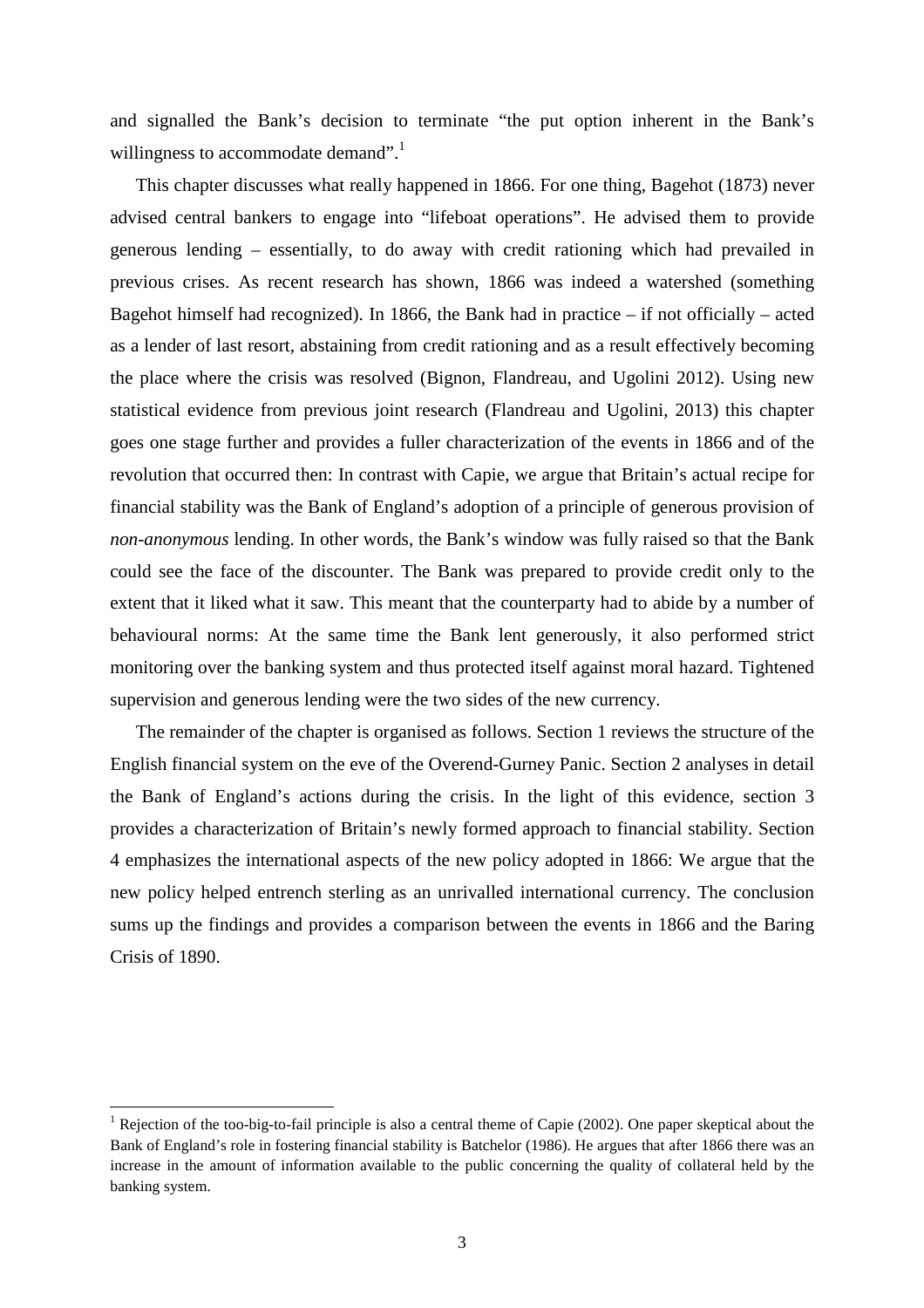## **1. The Structure of the English Financial System on the Eve of 1866**

Since the early modern era, European financial systems had been developing around a particular form of money market instruments: bills of exchange. Bills were negotiable promissory notes bearing multiple guarantees: bound to be paid at maturity by one person (the "acceptor" or insurer) who had agreed to certify the quality of the original debtor (the drawer), they were also secured by the signatures of all the people who had previously held and resold them (the endorsers). The bill market flourished in England during the Industrial Revolution, and specialized intermediaries (the bill brokers) started to emerge at the beginning of the  $19<sup>th</sup>$  century.

According to King (1936), the centrality of bill brokers within the system was established following the crisis of 1825 (initially known as "The Panic"). During this crisis, rampant credit rationing by the Bank of England made major London banks – which were heavily invested in bills – experience a serious maturity mismatch, which forced them to suspend payments. Scared by this episode, commercial banks vowed never to find themselves in the same situation again: Instead of keeping all of their assets in bills, the banks started to deposit large amounts of money "on call" with bill brokers, to whom the liquidity risk was shifted. This very episode transformed the English financial system into one which was unlike any other. Bill brokers (or "discount houses", as they came to be known later on) evolved from being brokers to being money market funds, taking deposits from banks and investing them directly (on their own account) in the bill market. In normal times risks were limited, and so were margins, encouraging substantial leverage: According to King (1935), the ratio of total assets to capital hovered around 10 in the mid-19<sup>th</sup> century, and this was typically larger than what a "typical" bank would do.

This is how Britain's variant of the modern "shadow banking system" was born. Initially, the Bank of England saw favourably an evolution, which was supposed to help it manage the money market at arm's length through the rediscounting system. However, relations gradually deteriorated. According to Wood (1939) this was caused by the Act of 1844, which sanctioned the private company character of the Bank. Encouraged to compete directly on the discount market, the Bank started to see bill brokers as challengers and its own rediscount facilities as a free lunch provided to these challengers.

Figure 1 summarizes the basic features of the English financial system as it had been evolving after the turning points of 1825 and 1844. In this system, credit seekers obtained funding by drawing bills which, once accepted by specialized merchant banks (or "acceptance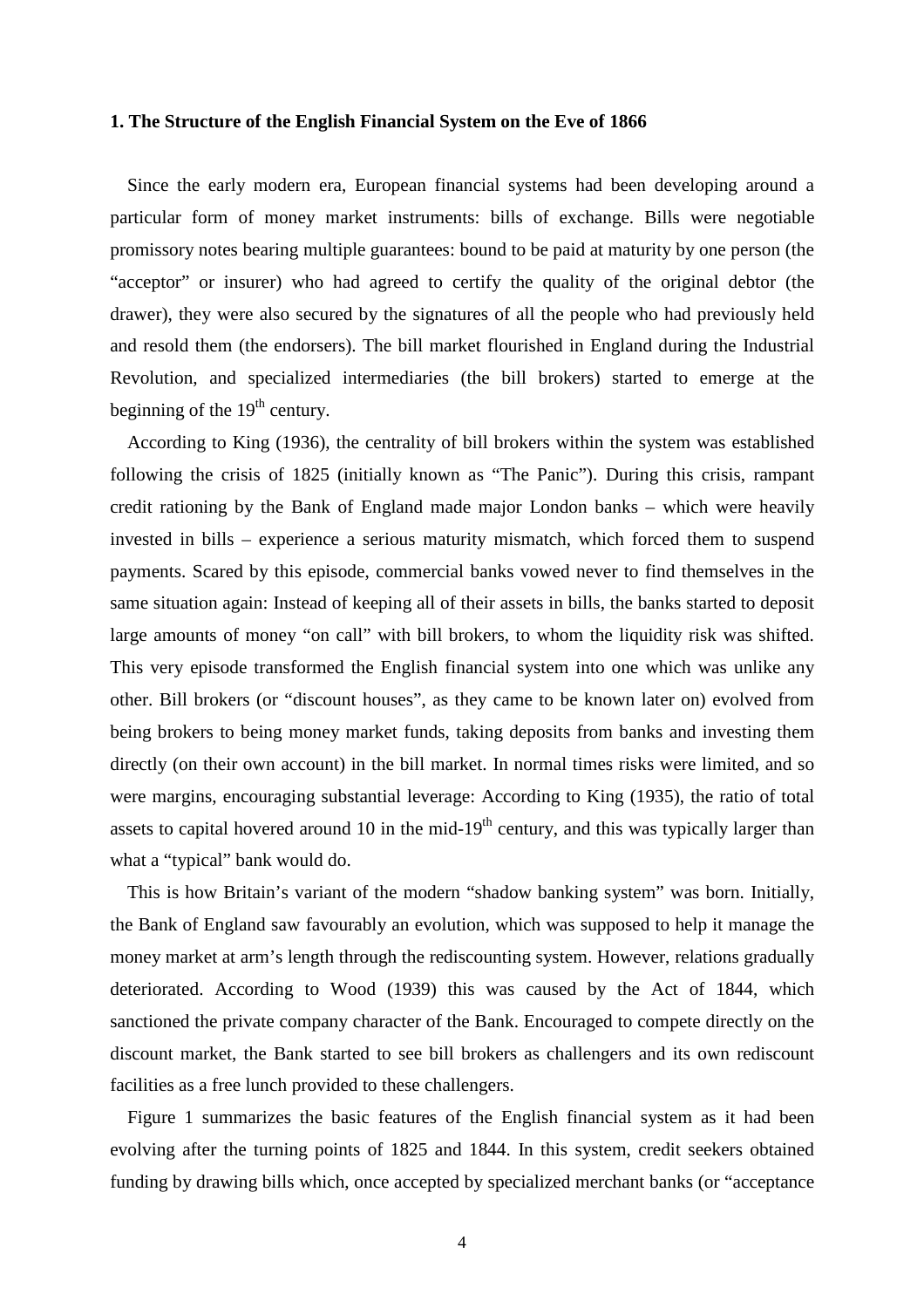houses", as they came to be known later on), were sold (or "discounted") on the money market. This was the hunting ground for bill brokers, who sought a profitable re-employment of the funds deposited with them by commercial banks – which, in turn, collected deposits from the general public. As Figure 1 shows, the Bank and the bill brokers competed against one another and it is plausible that this competition was one aspect of the tensions that grew steadily between the Old Lady of Threadneedle Street and the bill brokers – in particular the biggest and most "prestigious" of them all, Overend, Gurney & Co. – setting the stage for the final denouement of May 1866 when the Bank refused to bail out "Overends".

The deteriorating relation between the Bank and the bill brokers (and principally Overends) cannot be solely explained in term of commercial rivalry. Because bill brokers were money market specialists, the Bank of England could, to some extent at least, "outsource" to them the screening of bills and just rely on the guarantee provided by them. Moreover, the generosity of bill brokers set the conditions of the money market: Attempts by the Bank of England to, say, tighten money market conditions could be frustrated by bill brokers' expansionary policies. In other words, the bill brokers had both a prudential role and a monetary policy role. The Bank of England's need to make its rate "effective" in order to protect the gold reserve (a big theme of the 1850s) ran against this circumstance, and contained seeds of discord.

The conflict between the Bank of England and Overend, Gurney & Co. became overt in the aftermath of the crisis of 1857. During this panic, bill brokers resorted extensively to the Bank's rediscounting facilities, and Bank's directors started to think that the inherent inconsistency of the system had reached breaking point. By the end of November 1857, the Bank held £1.2m in bills rediscounted to Overends, which amounted to 3.37% of its total portfolio of commercial securities<sup>2</sup>. This number might look unimpressive, but it reflected a broader patterns among all bill brokers, and this is what was perceived as unbearable. The argument was that, had the bill brokers refrained earlier from reckless lending, the crisis would have been avoided. Bill brokers should have reduced leverage by keeping higher cash reserves and it was their automatic access to the Bank's discount window that created moral hazard. To provide incentives in this direction, in March 1858 it issued a public statement which announced its willingness to shut down rediscounting facilities to bill brokers, except in exceptional circumstances. The press personalized the move as directed against Overend, Gurney & Co., and commented unfavourably (King 1936, pp. 202-3). Overends felt strong enough to indulge into retaliatory action: in April 1860, they orchestrated a mini-run on the

<sup>&</sup>lt;sup>2</sup> Authors' computations on Bank of England Archive C25/3 and *The Economist* (21<sup>st</sup> November 1857).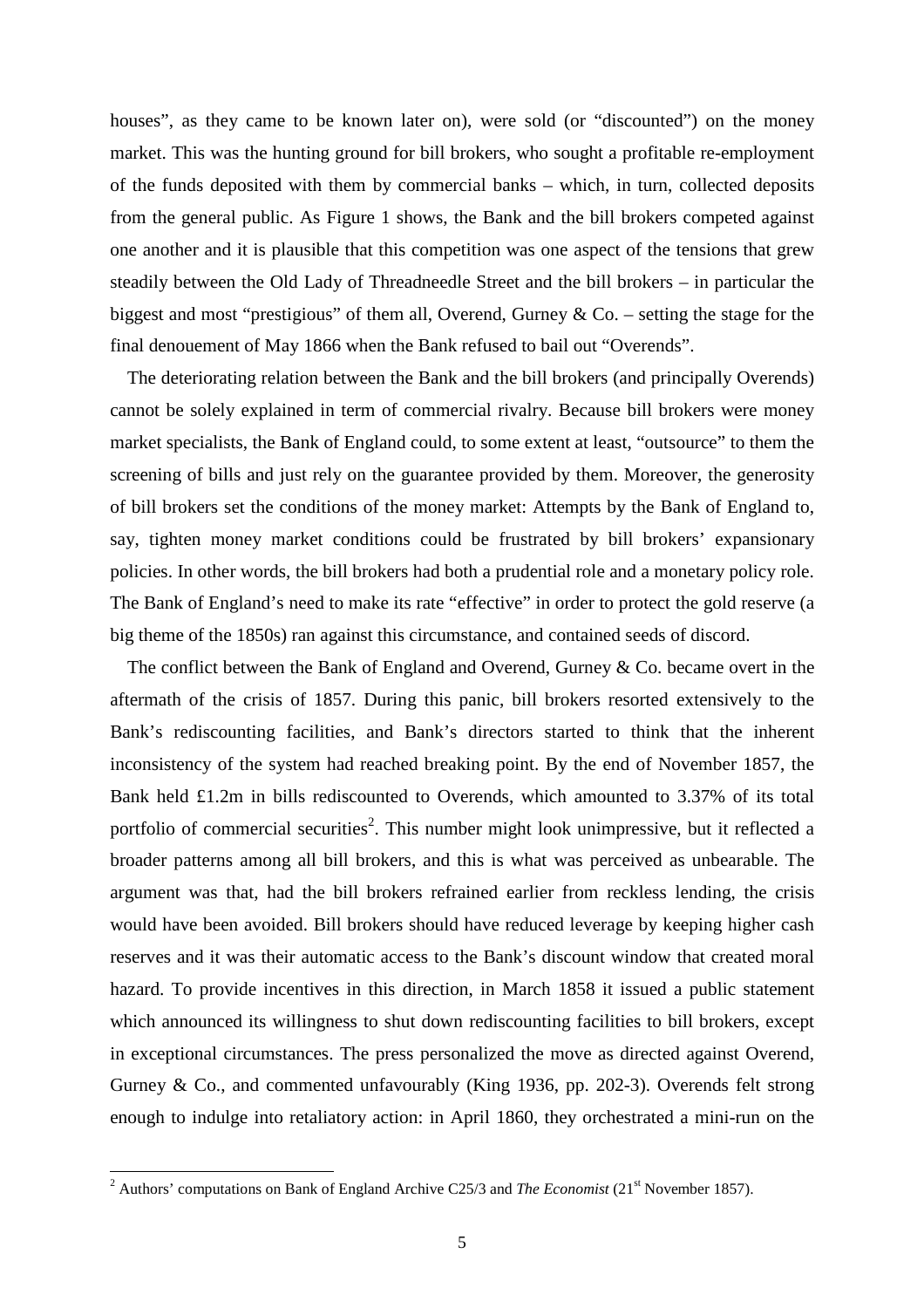Bank of England by building a position there and suddenly withdrawing £3m banknotes, thus creating disturbances in the money market. However, according to Bagehot (1873, p. 299) the attempt failed to achieve its probable objective of strengthening the bill brokers' case by exposing the vulnerability of the Bank of England: Instead, he says, the attack on the Bank's reserve made Overends unpopular with the City.

Figure 1 about here

## **2. Bank of England Lending during the Overend-Gurney Crisis**

The aftermath of the crisis of 1857 saw a considerable expansion of discount houses and joint-stock banks, which King (1936, p. 217) associates with the Companies Act. Another relevant aspect of the boom was the internationalization of the bill market (Hughes 1960). The massive expansion in international trade during the 1850s conspired London's comparative advantage in trade finance to encourage the multiplication of originators (merchant or joint stock banks) and money market funds (bill brokers). Those with foreign connections and a London base could make large profits because they could take advantage of local information and London facilities. Figures provided by Roberts (1992) for Schroders, a merchant bank with contacts with the Continent and the US, suggest that in the early 1860s the profitability of acceptances was enormous – between 4 and 6% of the amounts accepted. Figures quickly declined afterwards, possibly reflecting the effects of competition.<sup>3</sup> The result was internationalization of the London money market – sterling acceptances becoming a funding and investing vehicle of choice.

As was bound to be the case, not all those joining the craze were prudent: Many sought to enhance returns by investing short-term resources in long term or illiquid resources. Overends bucked the trend, and in the early 1860s they got increasingly invested in speculative-grade bills: as one investment after the other failed, they ended up with non-performing assets and

 $3$  Figure computed using data provided by Roberts (1992,p p. 527 and 532). Acceptances were for a few months (typically 90 days), so that to compute the annual rate of return, one must compare annual revenues from acceptances and acceptances outstanding on the balance sheet at the end of the year (assuming they were essentially rolled over). Data for the early 1860s also include consignments made by Schroders: Controlling for these on the basis of later proportions gives the lower bound reported. Note that technically, acceptances appeared for the same amount on the asset and liabilities side of the balance sheet, and it was understood that some capital had to be set aside to meet contingencies.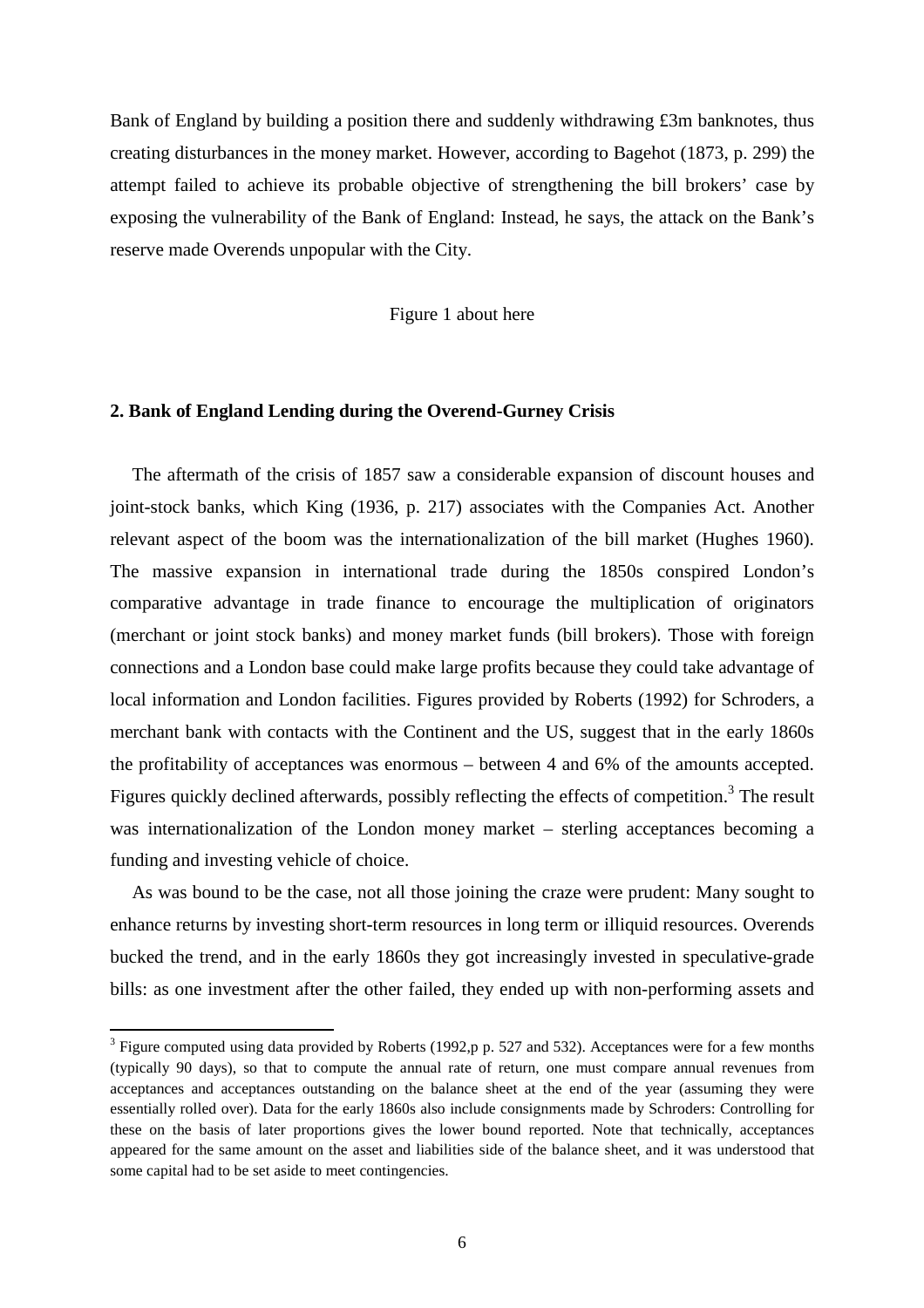their liquidity declined.<sup>4</sup> In an attempt to attract fresh capital, the partnership was transformed into a limited liability company and floated on the stock exchange in 1865. Bagehot (1873, pp. 274-5) saw this move as the real cause of the firm's eventual fall, because henceforth losses became of public knowledge and its reputation got irremediably tarnished. Further shocks included a long period of high interest rates in London, which exacerbated the company's refinancing difficulties (figure 2), the stock market collapse of late 1865 and early 1866, and the failure of a number of customers. Calls to other bankers were unsuccessful and, in a last ditch effort, the Bank of England was approached in early May, but the "Governor took the view that the Bank could not assist one concern unless it was prepared to also assist the many others which were known to be in similar plight."<sup>5</sup> This was decided after a confidential report was commissioned to investigate whether assistance by the Bank or a consortium of London commercial banks was an option. At 3:30 p.m., May 10, 1866, Overend Gurney & Co. suspended payments. The immediate reaction was described as the "wildest panic". Contemporaries compared the event to an "earthquake". From King (1936, p. 243): It is "impossible to describe the terror and anxiety which took possession of men's minds for the remainder of that and the whole of the succeeding day."

## Figure 2 about here

How did the Bank react to the panic? In the months preceding the crisis, market interest rates had almost constantly coincided with the Bank's discount rate. This was evidence of money market tension, which the Bank was nonetheless accommodating (Bignon, Flandreau, and Ugolini 2012). After the announcement of Overend's suspension, the official discount rate was raised from 7% to 9% and then 10%, but again, the market rate never exceeded this threshold (figure 2). In other words, the Bank continued to meet the considerably increased demand for cash. Both channels through which the Bank provided liquidity to the banking system – discounts of bills and advances on securities (including "parcels", i.e. bundles, of bills) – were heavily resorted to, and very few demands for cash were rejected (figure 3). In other words, the Bank was not losing its cool and continued to inject liquidity in the system.

Who was coming to the Bank's standing facilities? There comes an interesting finding: In spite of the official ban of March 1858, bill brokers dominated the stage. They were, by far, the biggest users of the discount window (figure 4a) and they resorted heavily to the advance

 $4$  See Xenos (1869) for an informed – but not fully impartial – account of Overends' unhappy Greek investments.

 $<sup>5</sup>$  King (1936, p. 242).</sup>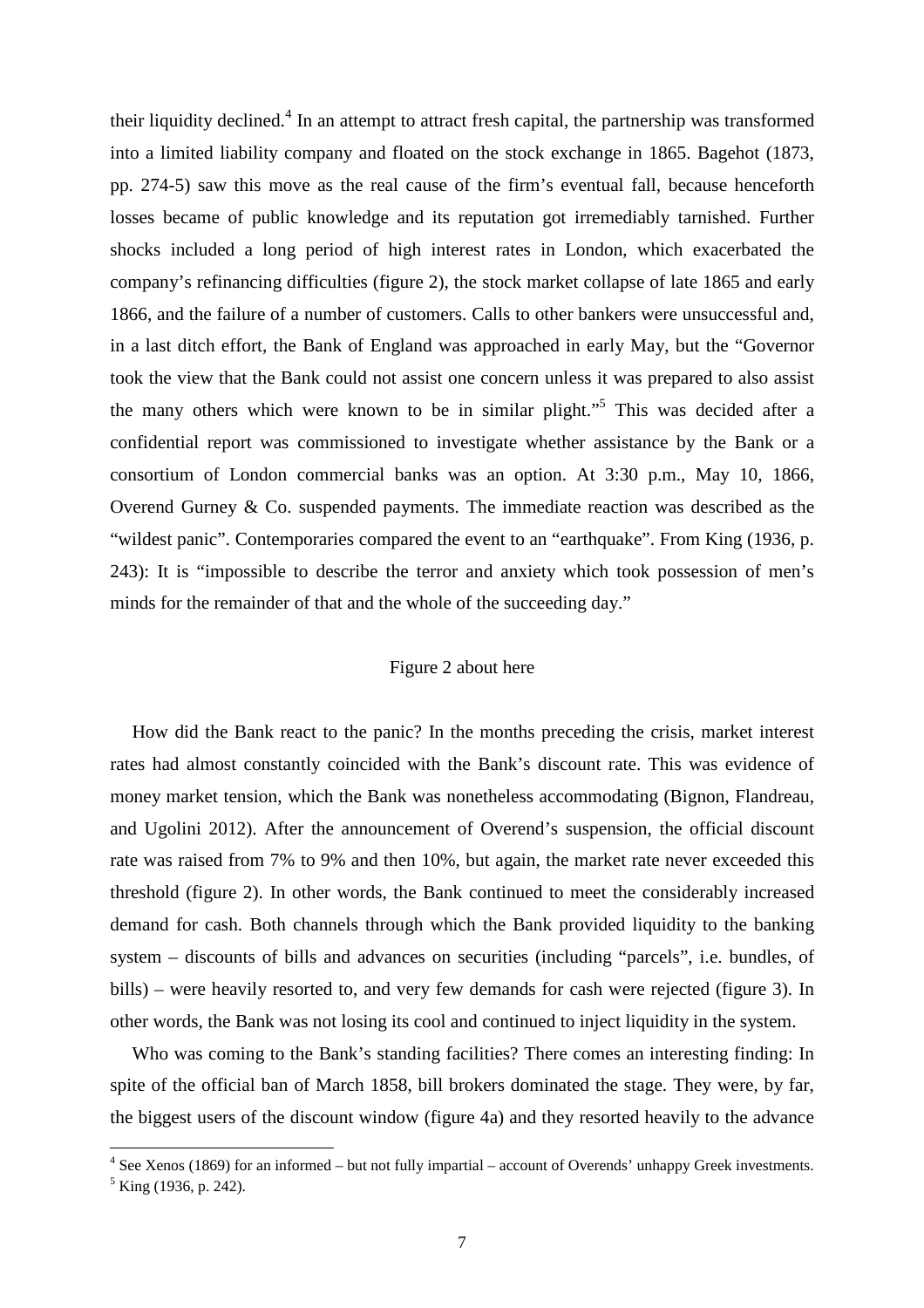facility – where, however, commercial banks held the lion's share (figure 4b). The notable feature of the episode is that bill brokers and commercial banks were *not* usual customers of the Bank, which in "normal" times used to have only merchant banks and trading houses coming to its discount window (Flandreau and Ugolini, 2013).<sup>6</sup>

# Figures 3, 4a, and 4b about here

What were applicants bringing to the Bank in exchange for cash? The composition of discounts, for which precise information is available, provides some elements of answer. The broad answer is: The same material as usual. If we sort out the paper discounted by the Bank in May 1866 according to acceptors (i.e. the firms which, after having been drawn upon, had underwritten the bills and thus bore the "initial" responsibility) and then compare it to the situation one year earlier, we get a very stable composition of the underlying material. To the extent that acceptors had to be rated for their paper to be recognized by the Bank of England, this implies that the underlying quality of the material they accepted was very stable. Tables 1a-b illustrate this. They give the Bank's twenty-five biggest exposures to acceptors (amounting to 39.5% of the total) in May 1866 as well as one year before the crisis. The shares and ranking of acceptors did not change considerably. Paper that was discounted by the Bank in normal times could be expected to be discounted during crises.

### Tables 1a-b about here

To summarize, it appears that when the panic erupted, the Bank merely continued to do its "usual" business – although on a much grander scale. It kept lending, only it did much more and met demand for liquidity from all sides (despite the 1858 ban of bill brokers from the discount window). Next, underlying this "continuity" of operation, the nature (and thus quality) of the instruments considered eligible for refinancing operations did not change during the crisis. Guarantors (acceptors) deemed reliable before the crisis remained so during the crisis. In fact, as we also found, even in those cases in which the guarantee turned out to be dubious later (when the acceptor failed as a result of the crisis, as in the case of the Agra &

<sup>&</sup>lt;sup>6</sup> It is interesting to note that following its going public and diversification of its business into a financial conglomerate in the 1860s, Overend, Gurney & Co. had no longer been considered by the Bank as a "bill broker" – its account being transferred to the commercial banks' ledger since 1865 (Bank of England Archive, C24/1). This means that, already by this time, Overend was formally outside the scope of the 1858 rule, implying that the reason for refusing support had nothing to do with the rule itself.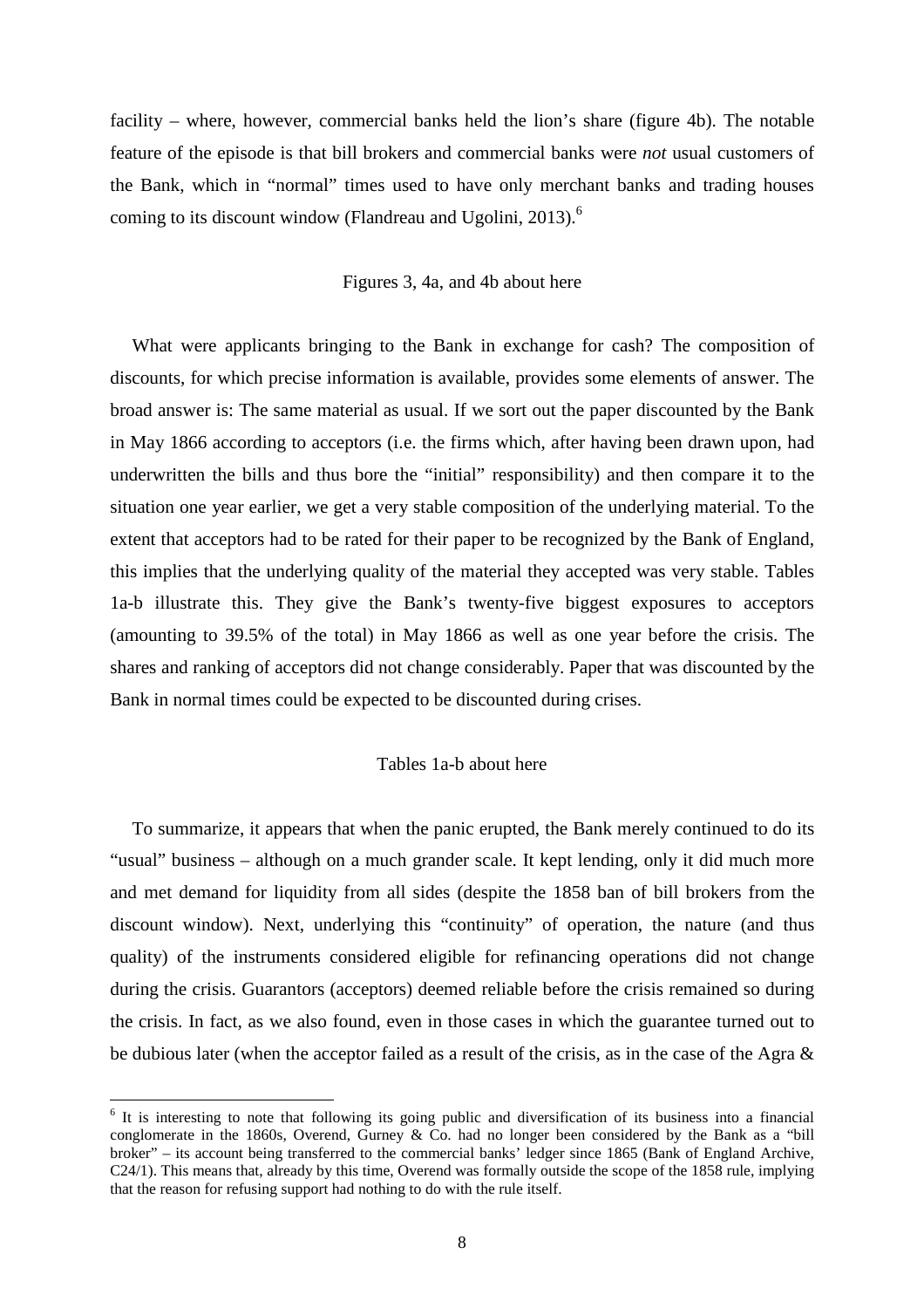Masterman Bank or the Consolidated Bank), the Bank of England adhered to the principle whereby it sustained its earlier policy. This supports the notion that a key aspect of crisis lending was indeed the question of the instrument upon which it lent, perhaps more than the identity of those to whom it lent. Indeed, it turns out that, among the discounters who received the biggest volumes of Bank's liquidity, were some of the main casualties of the crisis (such as Agra & Masterman or the Bank of London). At first sight, this is consistent with Capie's idea that the important question for lending of last resort is "What do you accept?" – not "From whom?". However, as the next section shows, the "what" and "from whom" issues are more intertwined than a superficial reading of the crisis of 1866 would suggest.

### **3. The Raised Eyebrow: From Lending of Last Resort to Banking Supervision**

Although generally originated in the course of commercial transactions (such as for the finance of physical commodity shipping), bills of exchange were not backed by a physical security. In case of default of the acceptor, the holder of the bill had the right to turn to previous endorsers, but in no case could they seize (say) the bales of cotton collateral that might have been mentioned on the bill.<sup>7</sup> Hence, the "value" of a bill of exchange consisted of the names written on it and of those names alone. Exposure was exposure to names, and this meant that – willy-nilly – the Bank actually *had to know and to care about* who was on the other side of the discount window: "what" and "whom" were the two sides of the same coin.

This helps explain the sophisticate system the Bank of England developed in order to monitor discounting risks. First, not anybody could be a discounter. This was a privilege and admittance in the discounters' list required being presented by other members of the club and provide material guarantees.<sup>8</sup> Second, risk management took the shape of a system of ledgers that permitted a real time control of exposure: Each bill that the Bank took in portfolio gave rise to two entries – one for the acceptor who had underwritten the bill, and one for the discounter who had presented it.<sup>9</sup> By examining its ledgers, the Bank could see at a glance its exposure to any given signature. The quality of acceptors was periodically reviewed and

 $7$  Seyd (1868, pp. 81-3).

<sup>&</sup>lt;sup>8</sup> "Membership" shrank dramatically throughout the  $19<sup>th</sup>$  century (Bignon, Flandreau, and Ugolini 2012). However, it seems that this owed to the consolidation of the banking system, not to the Bank striking out previous customers.

 $9$  It also recorded information on drawers. See Flandreau and Ugolini (2013) for details.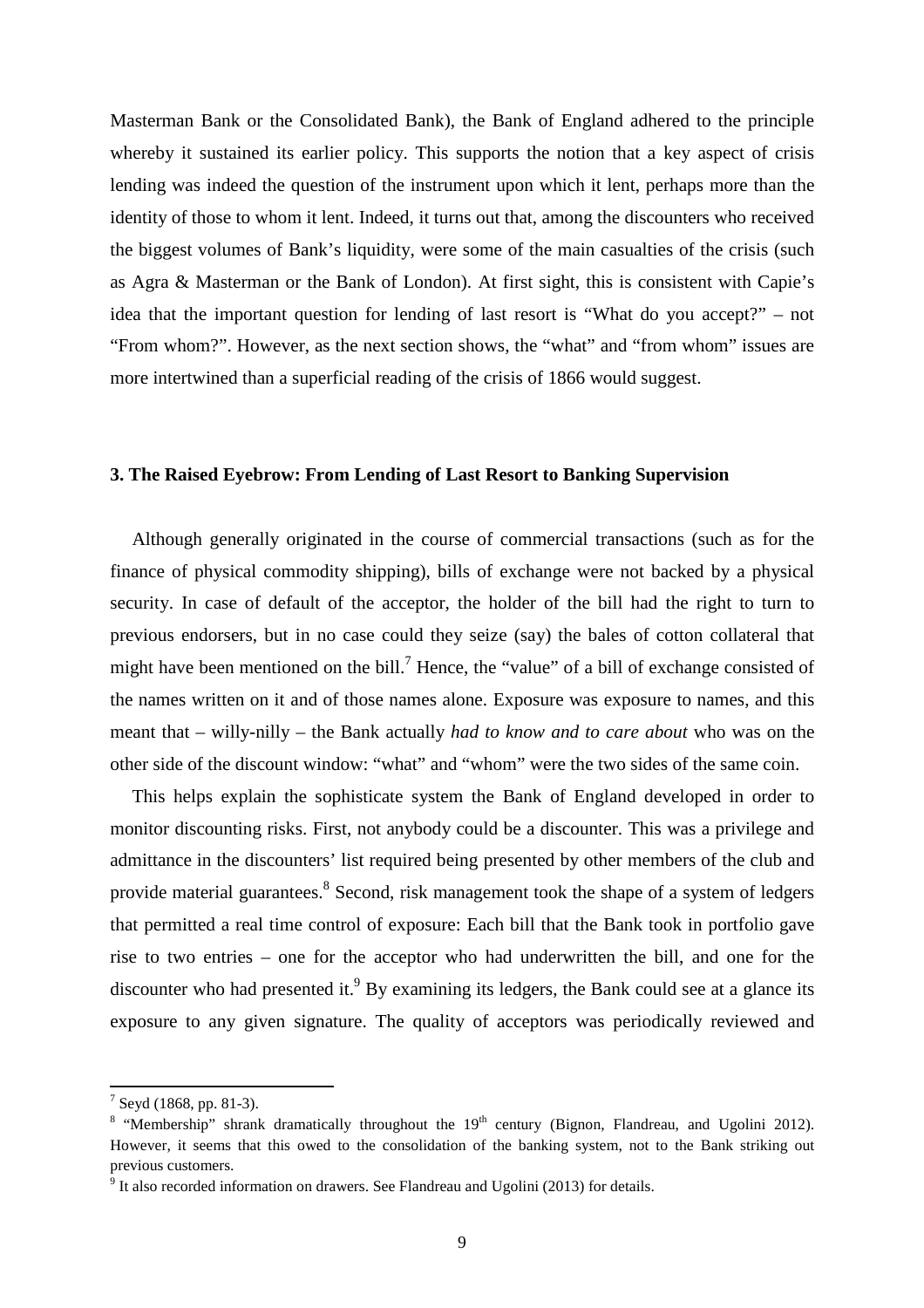recorded in so-called "rating books". The evidence from the rating books also suggests that there were thresholds for exposure to any single risk (Bignon, Flandreau, and Ugolini 2012).

The arrangement, which if we are to believe ledgers expanded after 1844, allowed the Bank to implement a close monitoring of the financial system. This monitoring was hardly anonymous. It enabled the Bank to keep a close eye on both the origination and the distribution of bills of exchange across the system (Flandreau and Ugolini, 2013). Critically, this allowed the Bank to observe when potentially speculative positions were in the course of being built by abnormal drawing or accepting of bills. Suppose for instance that some acceptor relaxed its standards and began accepting more paper than its capital permitted. The signature, thus indiscriminately thrown upon the market would have flowed back to the Bank of England, who would have immediately noticed the problem. For instance, in 1890 the Bank realized that Barings were getting into trouble long before the crisis, because the amount of Baring-accepted bills flowing into its portfolio through third-party discounts had become unusually large. The result were exchanges whereby the Bank of England pressured Barings to fall into line.<sup>10</sup> The strategy may not have worked, but such monitoring made sure that the Bank would not be caught sleeping at the wheel (more on this in the conclusion).

This sheds light on the Bank's attitude towards the financial system and in particular, towards Overend, Gurney & Co. during the crisis of 1866. By controlling its exposure it limited the amount of credit that could be granted to any single individual: It was not enough to present paper on an acceptable signature, one had also to make sure that not too much of this paper would be presented to the Bank. Thus, if for any reason one financial agent had excess exposure to another, it would find itself on the hook for the excess. If such rules were understood by all participants, then no single failure could be a serious threat for the system at large. On the other hand, all those who had behaved "well" (by the Bank of England's standards, which meant – among other things – being properly diversified) were eligible for assistance – assistance of the "ordinary" variety, through the discount window<sup>11</sup>. Under the new "regime" that was definitively established with the Crisis of 1866, the Bank was happy to

<sup>&</sup>lt;sup>10</sup> While in October 1889 the Bank had had in its portfolio no more than £80,000 in bills accepted by Baring Bros, in early October 1890 its exposure had climbed to £500,000. At this date, George J. Goschen, then Chancellor of the Exchequer, noted down in his diary: "Went to the Bank, things queer! Some of the first houses talked about" (Clapham 1944, pp. 327-8). At the peak of the crisis  $(18<sup>th</sup>$  November 1890), the Bank's exposure to Barings would reach £715,000 (Bank of England Archive, C22/43). The "anomalous" supply of acceptances by Barings is also manifest from the figures reported in Chapman (1984, p. 121).

<sup>&</sup>lt;sup>11</sup> It is crucial to note that the Bank never refused "ordinary" assistance to Overend, Gurney & Co.: because they were probably short of eligible securities, Overends never showed up at the discount window in the period preceding the crash, and only went to Threadneedle Street – when things were already beyond repair – to ask for "extraordinary" assistance (Bank of England Archive, C24/1).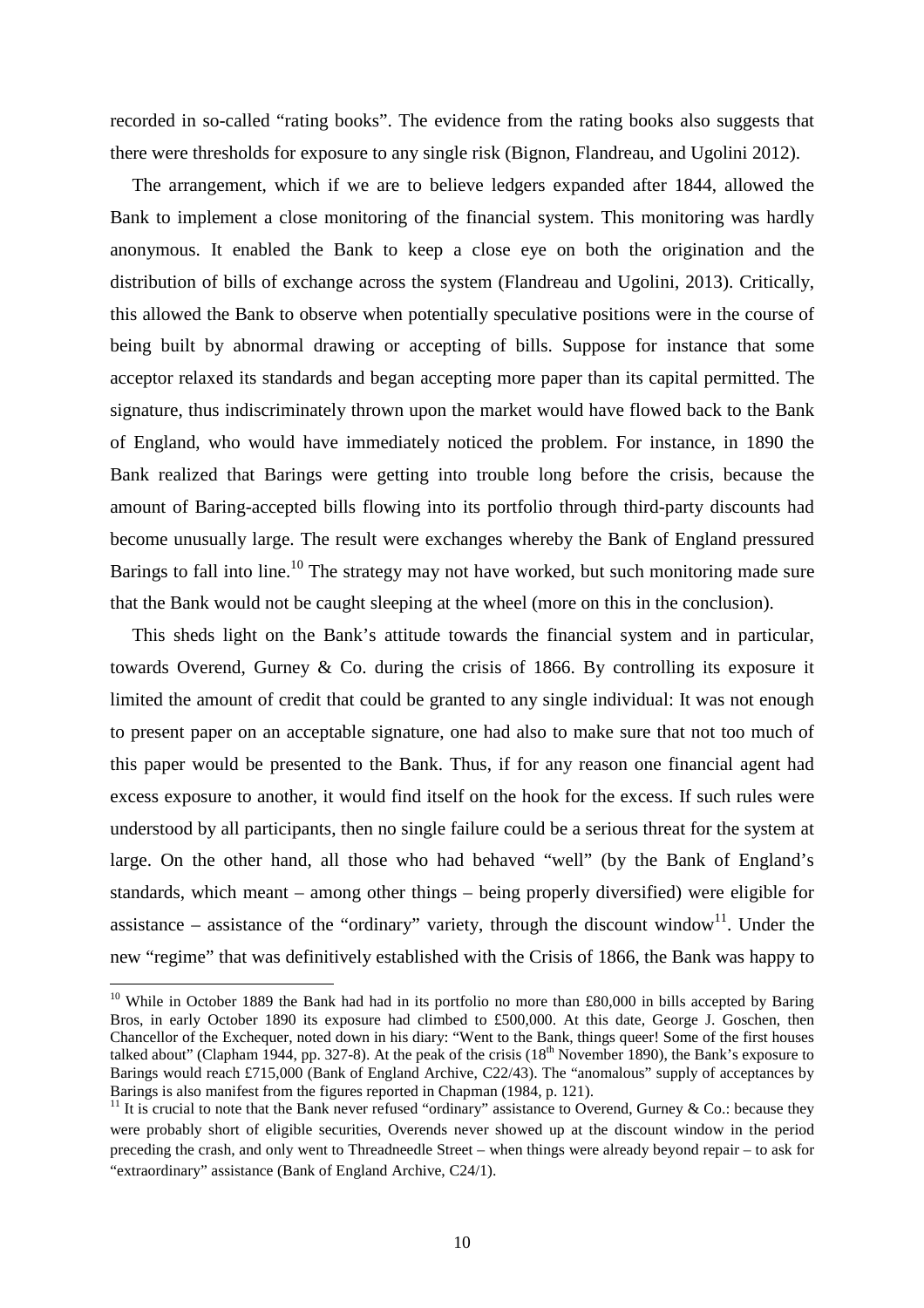discount proportionate amounts of bills guaranteed by all those signatures which were considered eligible in ordinary times (including those whose solvability was at risk of getting into trouble afterwards). Given the detailed knowledge that the Bank had of the money market and the redundant guarantees that it took from acceptors and discounters, given also the extreme division of risks in a system where the biggest exposure remained limited (as seen, the top acceptor was only 6% of the Bank's portfolio) the policy was a very narrowly calculated risk. And this does not even include the strong interest discounters had in doing whatever they could in order not to lose access to the discount window.

Thus, the sophisticate supervisory system put in place by the Bank of England around the mid-19<sup>th</sup> century allowed it to extend lending-of-last-resort operations without provoking an increase in moral hazard. As a matter of fact, throughout the  $19<sup>th</sup>$  century the amounts-at-risk for the Bank experienced a secular decline, and by the late 1860s they had become basically negligible (Bignon, Flandreau, and Ugolini 2012). This, we argue, was Britain's  $19<sup>th</sup>$ -century recipe for financial stability. It consisted neither in reliance on abstract market discipline, nor on automatic and anonymous lending of last resort. It had little to do with the Gold Standard, and nothing at all with rescue operations. Rather, it rested on a strict monitoring system or, if one prefers, on a *de facto* central bank regulation. To this *de facto* regulation banks and money market participants had to submit, if they wanted to be in good terms with the central bank. Such good terms were valuable when crisis hit and the Bank was the last lender around – literally, the lender of last resort.

This qualifies the oral tradition that in the late  $19<sup>th</sup>$  century, supervision was minimal and dealt with the "Bank of England Governor's eyebrow".<sup>12</sup> According to this view, it was enough for the Governor of the Bank to raise an eyebrow for bankers to put their house in order. There was, of course, much more to the raised eyebrow than the inconvenience of a stern look. There was detailed information by the Bank, and there was the Bank's power to act by denying discounting facilities. For those needing a reminder, the corpse of Overends could be shown. $13$ 

<sup>&</sup>lt;sup>12</sup> For a printed variant, Withers (1910, p. 56) has an intriguing digression on the Bank of England being the "final arbiter" when the credit of a house came under suspicion.

<sup>&</sup>lt;sup>13</sup> Another interesting case discussed in Flandreau and Ugolini (2013) is that of the House of Vagliano, who after a dispute with the Bank of England was excluded from the discount window and had to leave banking (Chatziioannou and Harlaftis 2007, pp. 38-9)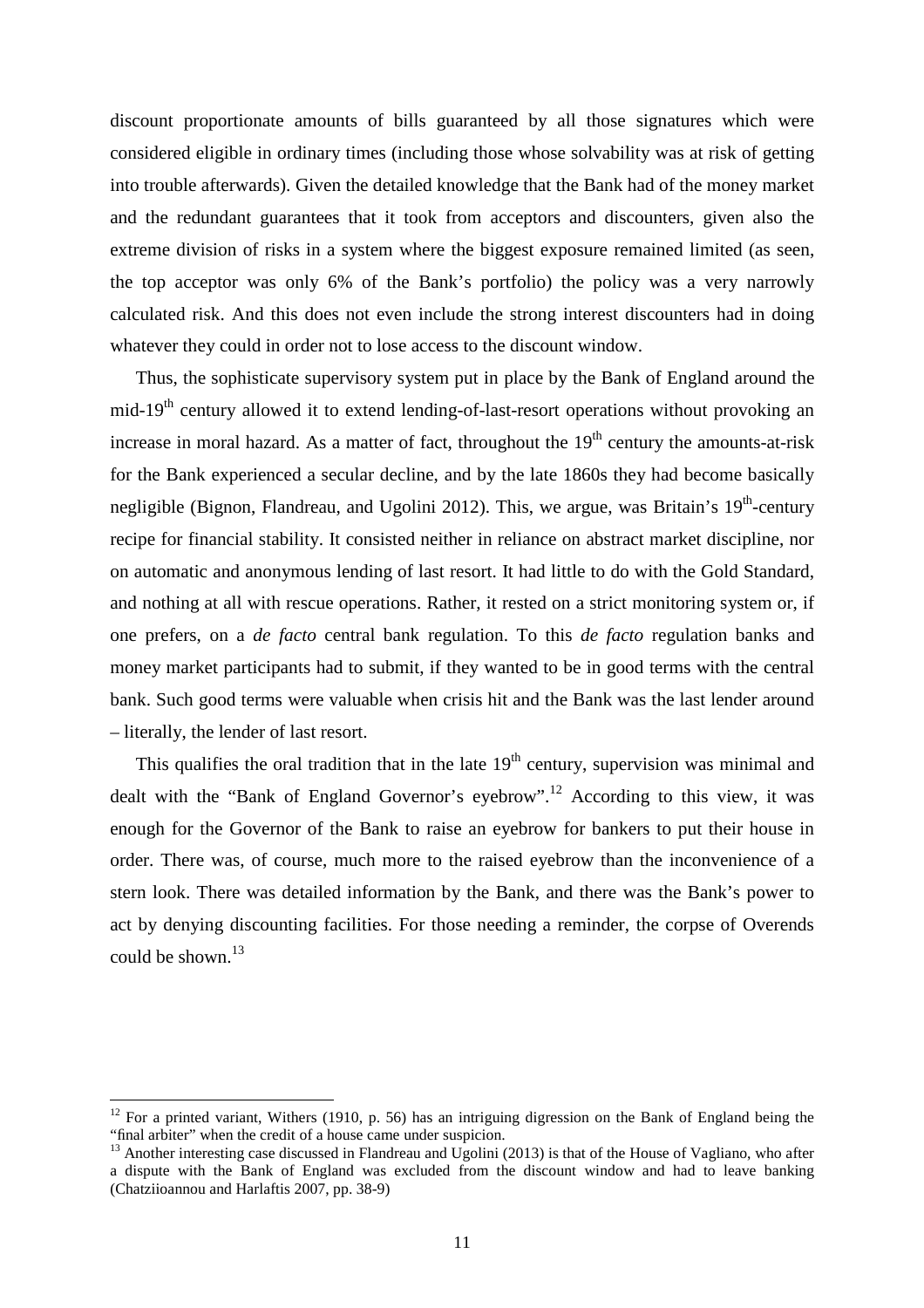#### 4. **Twin Success: International Aspects of the Crisis of 1866**

But the panic of 1866 did not have solely domestic significance. As already indicated, the London market was relied upon by non-residents. London was a place where international supply and demand for short-term credit were cleared $14$ . Foreign balances were held and funding was sought, notably – as indicated – trade finance. Figure 5 illustrates this, showing the breakdown of the Bank of England's portfolio of bills according to the geography of drawers: It shows totals drawn by domestic ("inland") vs. foreign drawers (i.e. foreign and colonial). We see the predominance of foreign originations. In May 1866, 65% of the bills discounted by the Bank in May had been drawn by agents residing outside the country. As a result, both the crisis and the Bank of England's actions to handle it were bound to have a significant impact on sterling as an international currency.

The crisis translated into increased risk aversion on behalf of international investors, and contemporaries pointed to what is today known as a "sudden stop" (Calvo 1998). The mechanism they had in mind is today known as that of twin crises: In the instance, a credit crisis that was becoming a currency crisis. The sterling confidence crisis that developed was triggered by the surge in credit risk associated with the failure of Overends (Patterson 1870, pp. 227-8 is perhaps the most articulate illustration).<sup>15</sup> Unsure about the prospects of the London market, foreign investors liquidated positions and repatriated balances. The consequence was, in the immediate aftermath of the crisis, a weakening of sterling in spite of the exceptionally high interest rates the Bank maintained. In fact, if we use market rate differentials to compute the "forward" sterling-franc exchange rate and compare it to the gold points (Figure 6), we see that the credibility of sterling which was already under (mild) suspicion before the crisis came under serious doubt during the panic (a "forward" rate below the gold export point suggests that sterling suffered a credibility crisis and indeed, in April, the forward exchange rate raced away from the gold points). As for the spot rate it stayed discouragingly close to the gold export point following the Overend collapse, despite a baffling 6% interest rate differential between London and Paris.<sup>16</sup>

Thus the 1866 crisis was also a currency crisis. It was arguably the worst experienced by sterling during the whole "classical" gold standard period (1821-1913), at least if we are to

 $\overline{a}$ 

<sup>&</sup>lt;sup>14</sup> For an account of the international foreign exchange market in the mid-19<sup>th</sup> century, see Ugolini (2012).

<sup>15</sup> See also Juglar (1889, p. 368); Wirth (1890, pp. 434-5); Macleod (1891, pp. 833-4).

<sup>&</sup>lt;sup>16</sup> Hawtrey (1919, pp. 149-50) argues that foreign investors were questioning the viability of the gold standard. This may be exaggerated: After losing £1.3m in the first two weeks after  $11^{th}$  May, the gold reserve surpassed its pre-crisis level in June, and never sank below it in spite of the fact that an additional drain took place in July (figure 6). Thus, the case for a confidence crisis is strong (Ugolini 2010).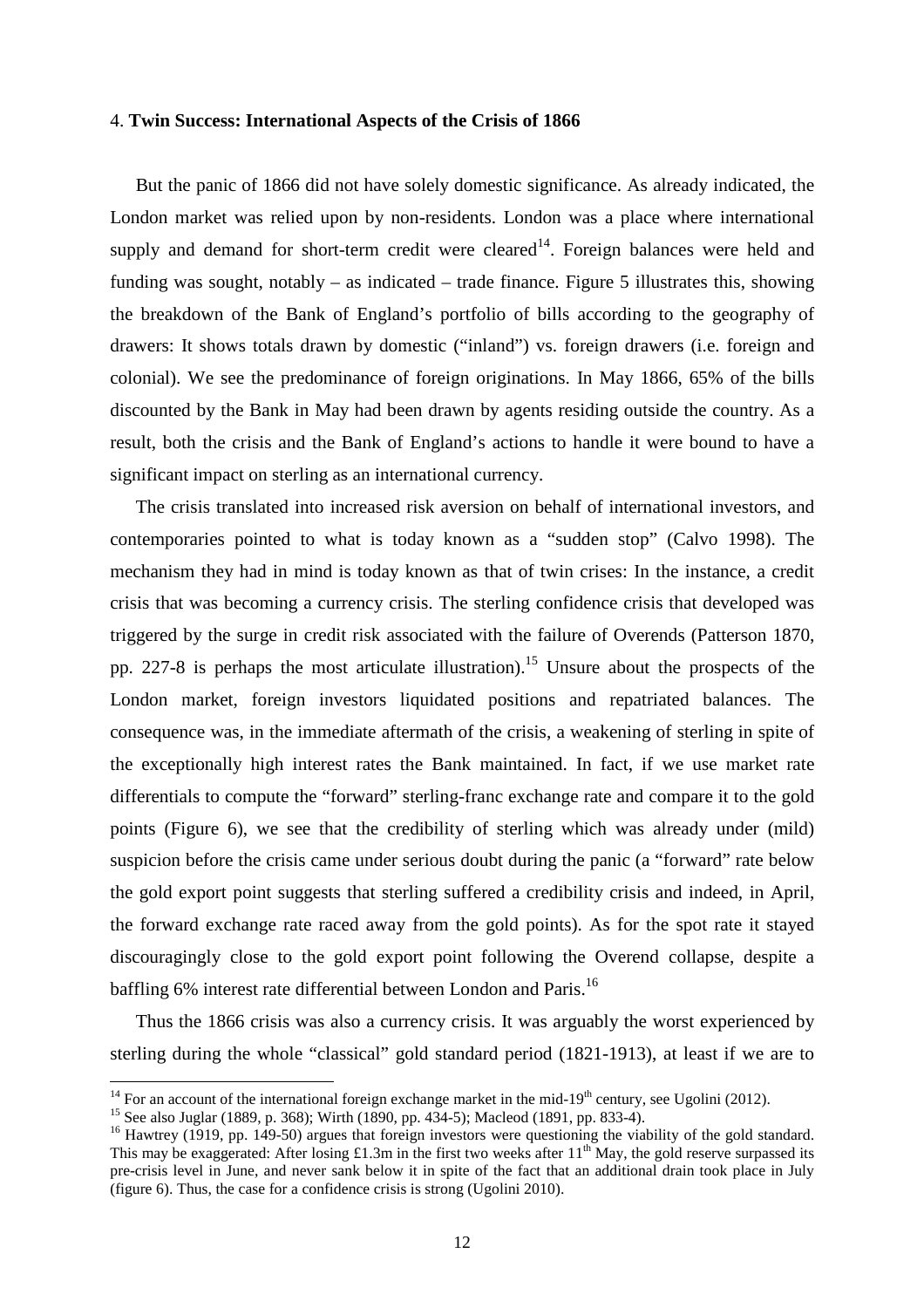evaluate this from the length and extent of the "high rates" period: Faced with reserve losses, the Bank of England had to keep the interest rate at a record level (10%) for more than three months, the longest period ever (Clapham 1944, pp. 429-32). Many observers saw the crisis as a blow to the reputation of London as an international money market. The shock was deterring foreign creditors from investing in English money market instruments despite the high rates. This opinion was taken seriously by the British Foreign Office, which felt it was necessary to send a circular to all diplomatic representations reassuring foreigners about the solidity of the English financial system<sup>17</sup>. Indeed, the policy followed by the Bank of England resulted from the same reading of the crisis – i.e., that the currency crisis would be resolved if the credit crisis was resolved. Such was also the logic of Bagehot's exhortations for generous lending against good collateral, while the "high rates" he also advised would take care of the currency crisis.

The consequences of this policy were equally important. At the end of the day, those investors who had not panicked and kept their money in London fared very well compared, say, to a counterfactual investment in Paris. Consider for instance an investor who would have converted his sterling into French francs bills with short maturities one month before the crisis (mid-March 1866) and then reinvested the bills as they matured, say week after week, during 6 months (until mid-September 1866) and then converted the proceeds in sterling again, and compare this investment with a similar one this time in sterling all the way through. At the end of the period the difference in yield between franc and sterling was 2.14% in favour of sterling, or an annualized differential of  $4.28\%$ .<sup>18</sup> This is one measure of the extent to which the more versatile – those who had fled to seek safety abroad -- were encouraged to be faithful in the future. We conclude that the Bank of England's adoption of lending-of-last-resort policies in 1866 was one aspect of the process through which the role of sterling as a key reserve asset was established.<sup>19</sup> In successfully dealing with the financial shock, the Bank of England acquired enormous financial clout, and this cannot have been an irrelevant aspect of its subsequent triumphs.

#### Figure 5 about here

<sup>&</sup>lt;sup>17</sup> The text of the circular is found in Patterson  $(1870, pp. 234-5)$ .

 $18$  Authors computations from data in Ugolini (2010). Details available from authors.

<sup>&</sup>lt;sup>19</sup> The fact that a central bank should be expected to behave in such a way could not have been taken for granted at the time: for instance, the Bank of France's inability to do so after the events of 1870 seriously compromised the fate of the franc as an international currency. Bagehot himself noted this with satisfaction, but not without preoccupation: High-minded concern about the increased responsibility falling upon the Bank of England after the French debacle may have been a key motivation for *Lombard Street* (Bagehot 1873, pp. 31-2).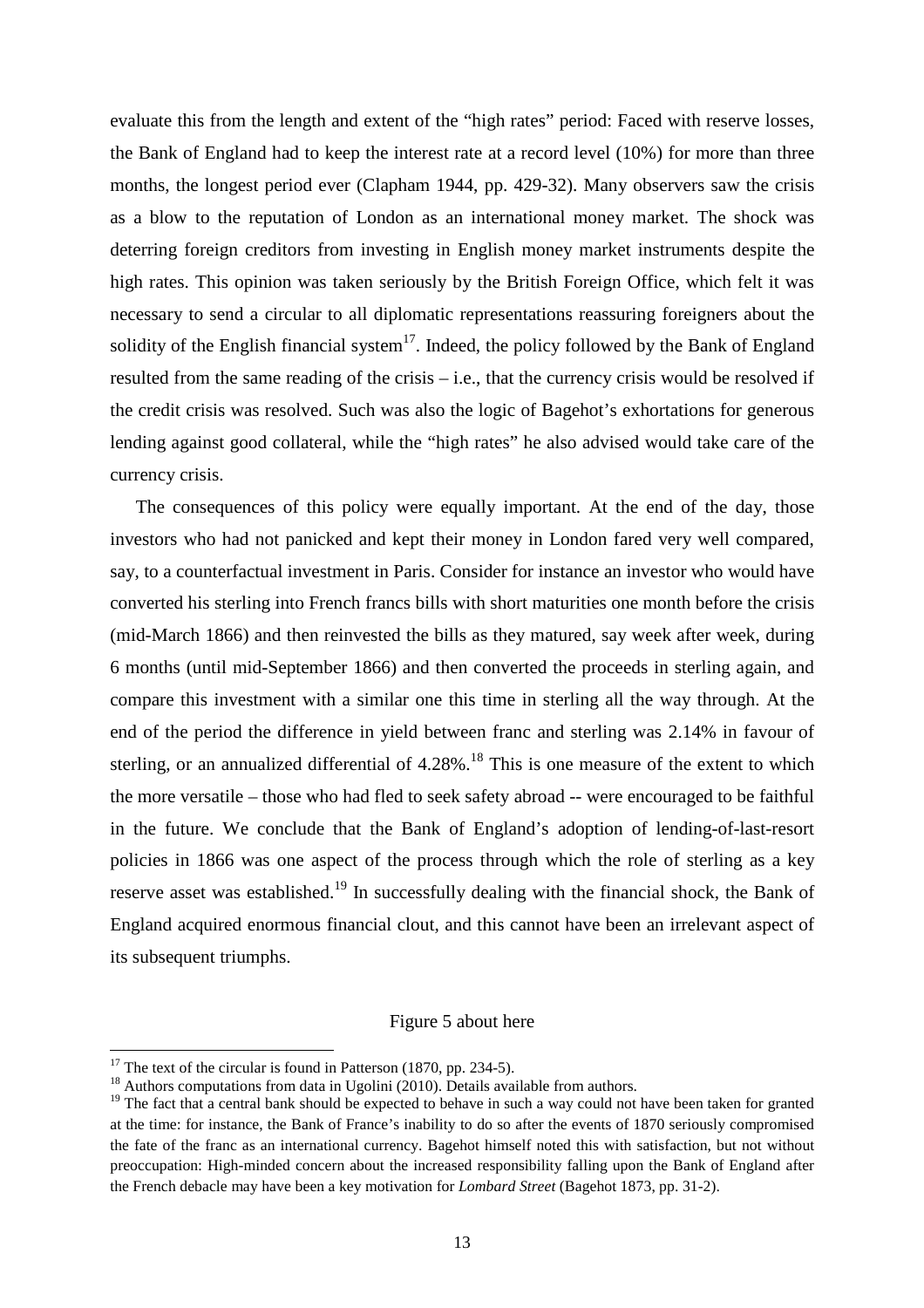#### Figure 6 about here

#### **5. Conclusion**

Relying on new statistical evidence (Flandreau and Ugolini 2013) this chapter has surveyed crucial elements of the management of the crisis of 1866. First, our assessment sheds new light on how Britain found her path towards financial stability in the second half of the  $19<sup>th</sup>$  century. By investigating the structure of the money market and the central bank's actions during the crisis, we have shown that Britain's recipe for financial stability consisted of a combination of generous liquidity provision and strict monitoring, made possible by the credible threat of exclusion from the central bank's standing facilities. The Bank's decisive adoption of this approach in 1866 reflected the end of credit rationing that had characterized crisis management until in 1857 (Bignon, Flandreau, and Ugolini 2012) and paved the way for the establishment of a more resilient financial system in the following decades.

Second, we have emphasized the significance of the new policy beyond Britain and the British financial system. The successful handling of the situation by the Bank of England, we argued, had implications at the international level. The Bank had dealt with a twin crisis: The seizure experienced by the London money market in the few hours that followed the collapse of Overend, Gurney  $\&$  Co. tested the resilience of British trade credit institutions and the stability of sterling. Therefore, the Bank's eventual success contributed to establishing the role of sterling as an international currency.

Last, in a volume devoted to British financial crises, it seems natural to end this chapter on the crisis of 1866 with a comparison. We suggest one with the Baring crisis of 1890. One major difference between the two crises is that, while the Bank let Overends fail, it did organize a rescue of Barings – although it made sure that the bankers paid dearly for it, so that the frequently used wording "bail out" is inappropriate. We can think of one main difference between the two crises that may account for the contrasted behaviour. The fall of a bill broker was bound to inflict losses to commercial banks but, since bill brokers did not play a firststage role in the origination of money market instruments (see figure 1), there was nothing in Overends' fall that would impair the operation of the money market: If cash was needed, the Bank could always provide it, and no large amount of information would be destroyed. By contrast, the fall of a first-order merchant bank such as Barings shattered the foundations of the London money market. Barings, unlike Overends, were large acceptors whose paper was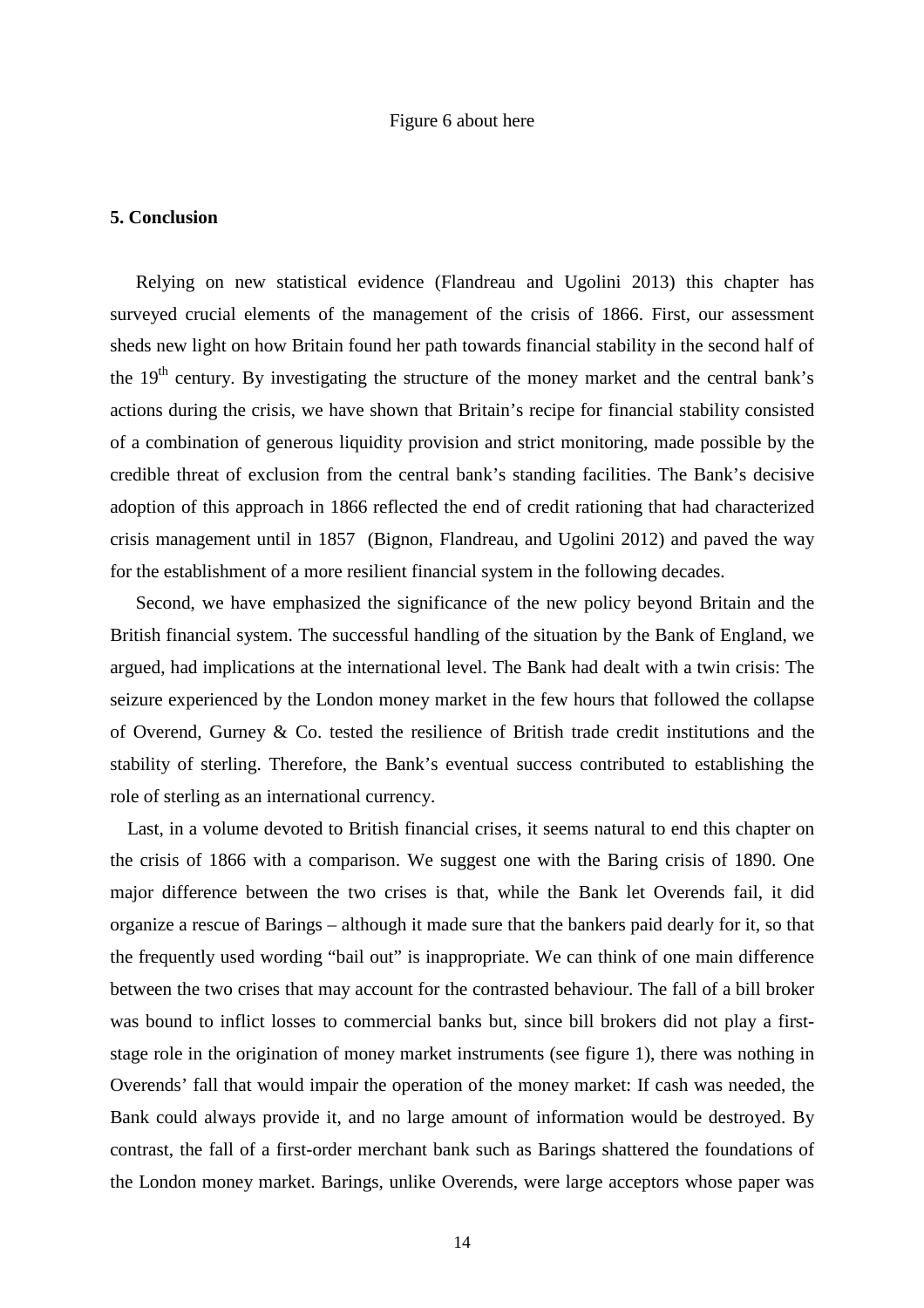"normally" received by the Bank of England: Refusing Barings' paper would undermine the London money market and send shockwaves throughout the system.<sup>20</sup> There was this, and there was also the large exposure that the Bank of England had to Barings – in contrast with the lack of exposure it had to Overends.

<sup>&</sup>lt;sup>20</sup> The systemic importance of merchant banks will again be proved by another crucial event in British financial history – i.e., the crisis of 1931 (Accominotti 2012).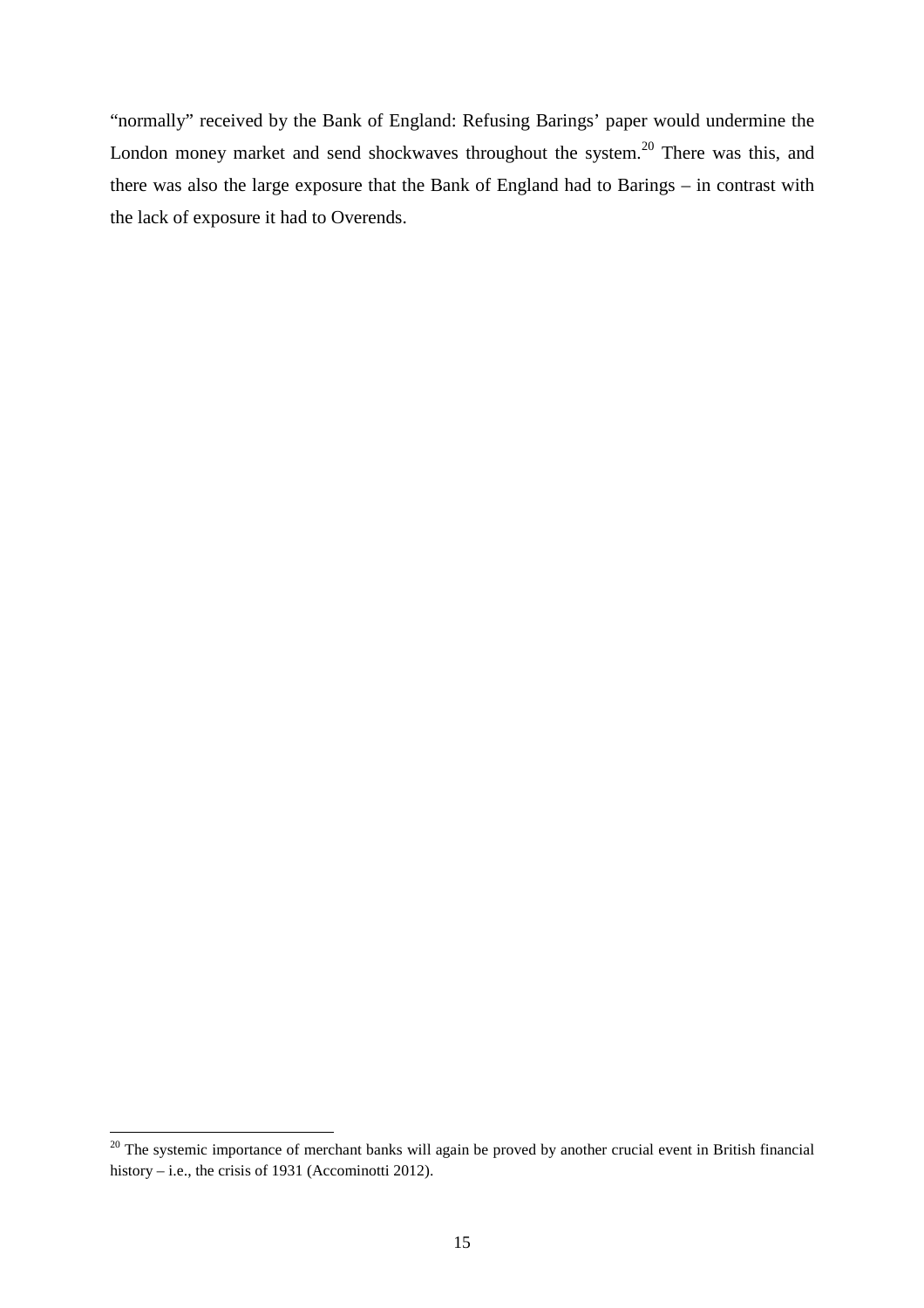# **References**

- − Accominotti, Olivier (2012), "London Merchant Banks, the Central European Panic, and the Sterling Crisis of 1931", Journal of Economic History, 72:1, pp. 1-43.
- − Bagehot, Walter (1873), *Lombard Street: A Description of the Money Market*, London: King.
- − Batchelor, Roy A. (1986), "The Avoidance of Catastrophe: Two Nineteenth-Century Banking Crises", in Forrest Capie (ed.), *Financial Crisis and the World Banking System*, London: Macmillan, pp. 41-76.
- − Bignon, Vincent, Marc Flandreau, and Stefano Ugolini (2012), "Bagehot for Beginners: The Making of Lender-of-Last-Resort Operations in the Mid-Nineteenth Century", Economic History Review, 65:2, pp. 580-608.
- − Calomiris, Charles W. (2011), "Banking Crises and the Rules of the Game", in Geoffrey Wood, Terence C. Mills, and Nicholas Crafts (eds.), *Monetary and Banking History: Essays in Honour of Forrest Capie*, London: Routledge, pp. 88-132.
- − Calvo, Guillermo A. (1998). "Capital Flows and Capital-Market Crises: The Simple Economics of Sudden Stops". Journal of Applied Economics 1 (1): 35–54.
- − Capie, Forrest (2002), "The Emergence of the Bank of England as a Mature Central Bank", in Donald Winch and Patrick K. O'Brien (eds.), *The Political Economy of British Historical Experience 1688-1914*, Oxford: Oxford University Press, pp. 295- 315.
- − Chapman, Stanley (1984), *The Rise of Merchant Banking*, London: Allen & Unwin.
- − Chatziioannou, Maria-Christina, and Gelina Harlaftis (2007), "From the Levant to the City of London: Mercantile Credit in the Greek International Commercial Networks of the  $18<sup>th</sup>$  and  $19<sup>th</sup>$  Centuries", in Philip L. Cottrell, Even Lange and Ulf Olsson (eds.), *Centres and Peripheries in Banking: The Historical Development of Financial Markets*, Aldershot: Ashgate, pp. 13-40.
- − Clapham, John (1944), *The Bank of England: A History*, II, Cambridge: Cambridge University Press.
- − Fetter, Frank W. (1965), *Development of British Monetary Orthodoxy 1797-1875*, Cambridge (Mass.): Harvard University Press.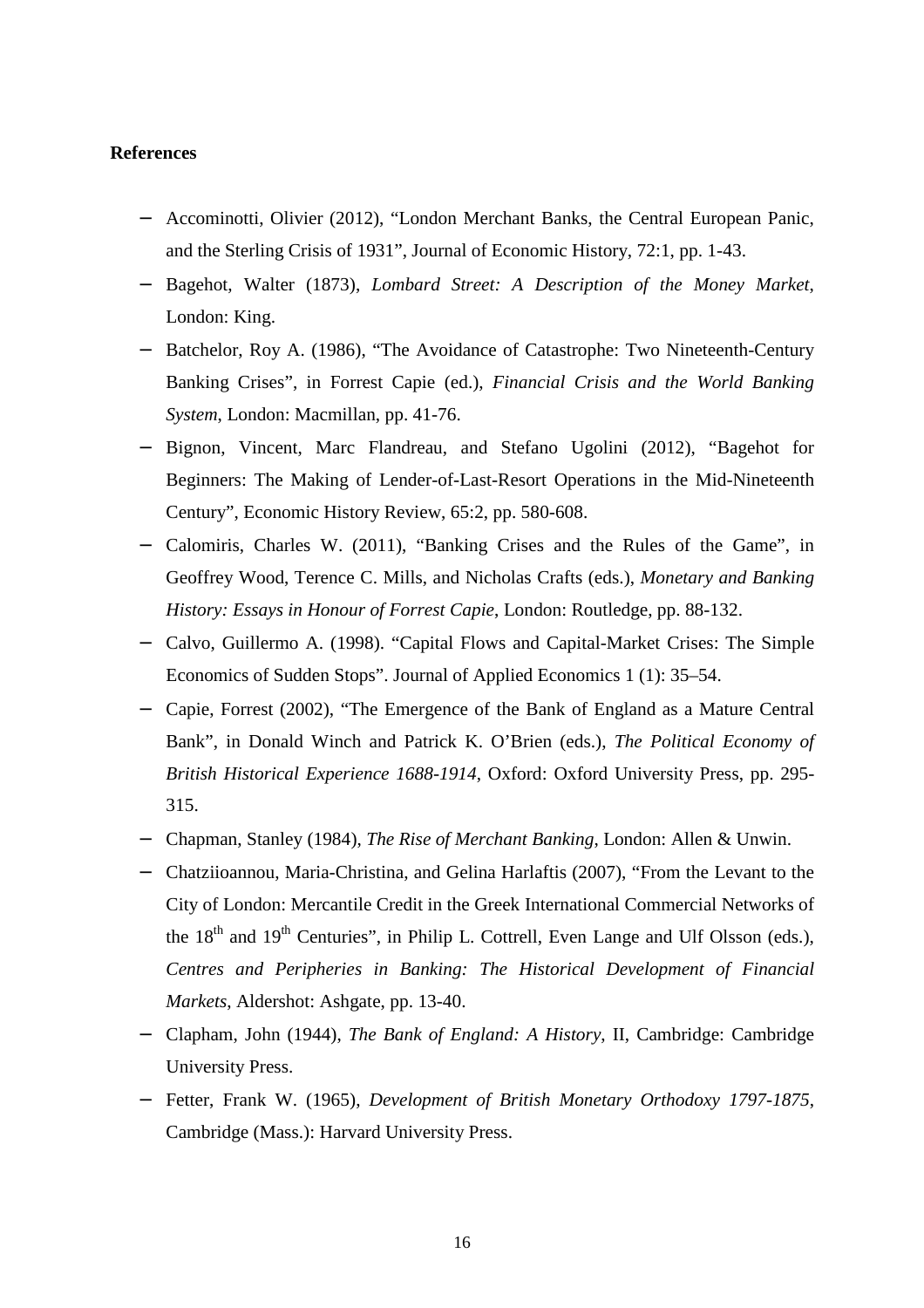- − Flandreau, Marc, and Stefano Ugolini (2013), "Where It All Began: Lending of Last Resort and Bank of England Monitoring during the Overend-Gurney Panic of 1866", in Michael D. Bordo and William Roberds (eds.), *The Origins, History, and Future of the Federal Reserve: A Return to Jekyll Island*, Cambridge: Cambridge University Press, pp. 113-61.
- − Giannini, Curzio (1999), *"Enemy of None but a Common Friend of All"? An International Perspective on the Lender-of-Last-Resort Function*, Princeton: Princeton University.
- − Hawtrey, Ralph G. (1919), *Currency and Credit*, London: Longmans.
- − Juglar, Clément (1889), *Des crises commerciales et de leur retour périodique en France, en Angleterre et aux États-Unis*, 2<sup>nd</sup> ed., Paris: Guillaumin.
- − King, Wilfred, T.C., (1935), "The Extent of the London Discount Market in the Middle of the Nineteenth Century", Economica (New Series), 2:7, pp. 321-6.
- − King, Wilfred T.C. (1936), *History of the London Discount Market*, London: Routledge.
- − Macleod, Henry D. (1891), *The Theory of Credit*, II.2, London: Longmans.
- − Mahate, Ashraf A. (1994), "Contagion Effects of Three Late Nineteenth Century British Bank Failures", Business and Economic History, 23:1, pp. 102-15.
- − Patterson, Robert H. (1870), "On Our Home Monetary Drains, and the Crisis of 1866", Journal of the Statistical Society of London, 33:2, pp. 216-42.
- − Roberts, Richard (1992), *Schroders: Merchants and Bankers*, Basingstoke: Macmillan.
- − Schwartz, Anna J. (1987), "Real and Pseudo-Financial Crises", in ead. (ed.), *Money in Historical Perspective*, Chicago: University of Chicago Press, pp. 271-88.
- − Schwartz, Anna J. (1995), "Why Financial Stability Depends on Price Stability," Economic Affairs, 15:4, pp. 21-5.
- − Seyd, Ernest (1868), *Bullion and Foreign Exchanges, Theoretically and Practically Considered*, London: Effingham Wilson.
- − *The Economist*, 1857, 1865-6.
- − Ugolini, Stefano (2010), "The International Monetary System 1844-1870: Arbitrage, Efficiency, Liquidity", Norges Bank Working Paper 2010/23.
- − Ugolini, Stefano (2012), "Foreign Exchange Reserve Management in the Nineteenth Century: The National Bank of Belgium in the 1850s", in Anders Ögren and Lars F.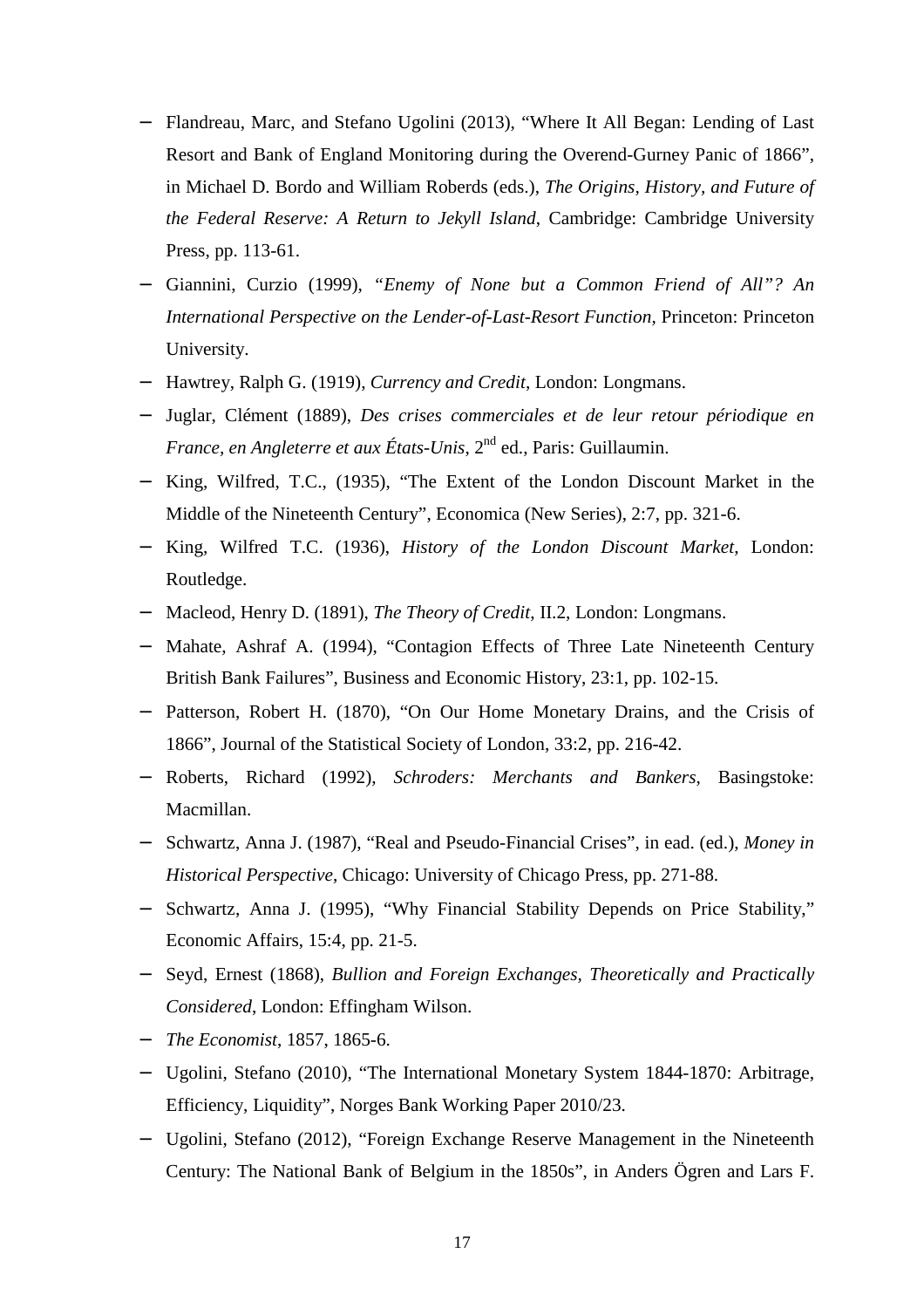Øksendal (eds.), *The Gold Standard Peripheries: Monetary Policy, Adjustment and Flexibility in a Global Setting*, Basingstoke: Palgrave Macmillan, pp. 107-29.

- − Withers, H. (1910), "The English banking system" In R. H. I. Palgrave, E. Sykes, and R. M. Holland, *The English banking system* (Sixty-First Congress, Second Session, Senate Document No. 492, pp. 3–148). Washington, DC: U.S. Government Printing Office.
- − Wirth, Max (1890), *Geschichte der Handelskrisen*, 4th ed., Frankfurt am Main: Sauerländer.
- − Wood, Elmer (1939), *English Theories of Central Banking Control 1819-1858*, Cambridge (Mass.): Harvard University Press.
- − Xenos, Stephanos T. (1869), *Depredations: or, Overend, Gurney & Co., and the Greek and Oriental Steam Navigation Company*, London: Author.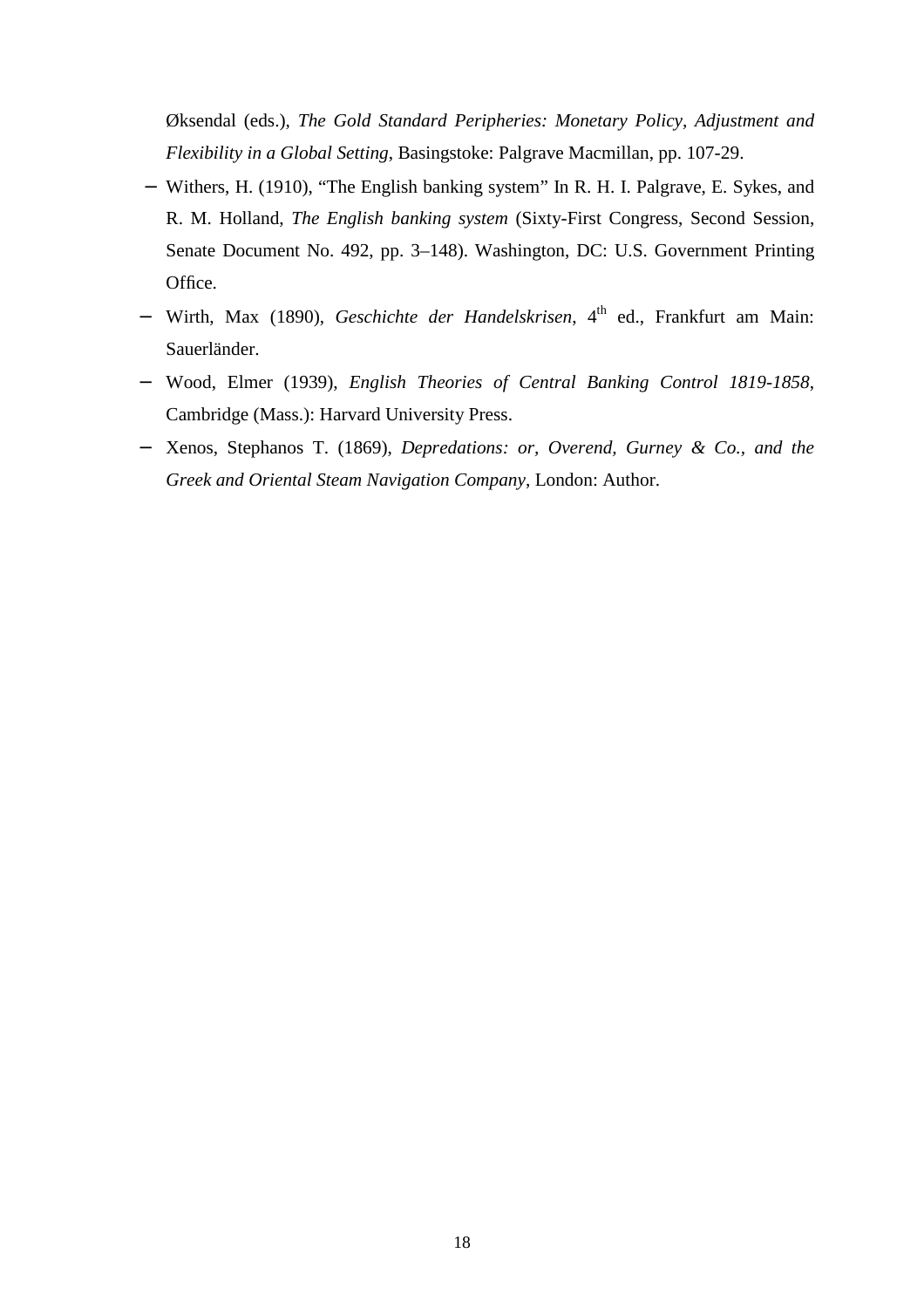

Figure 1: Stylized structure of the English financial system in the 19<sup>th</sup> century.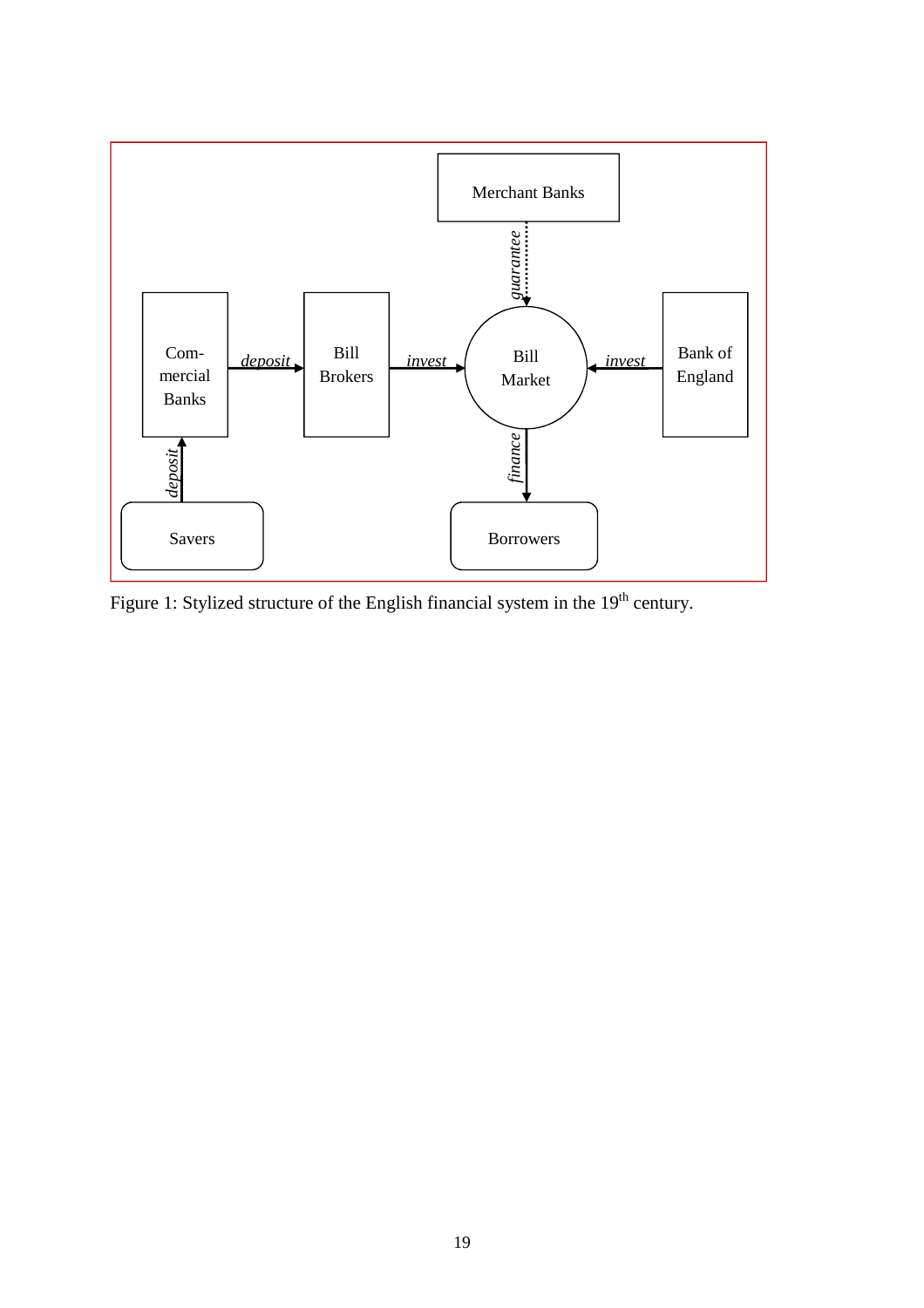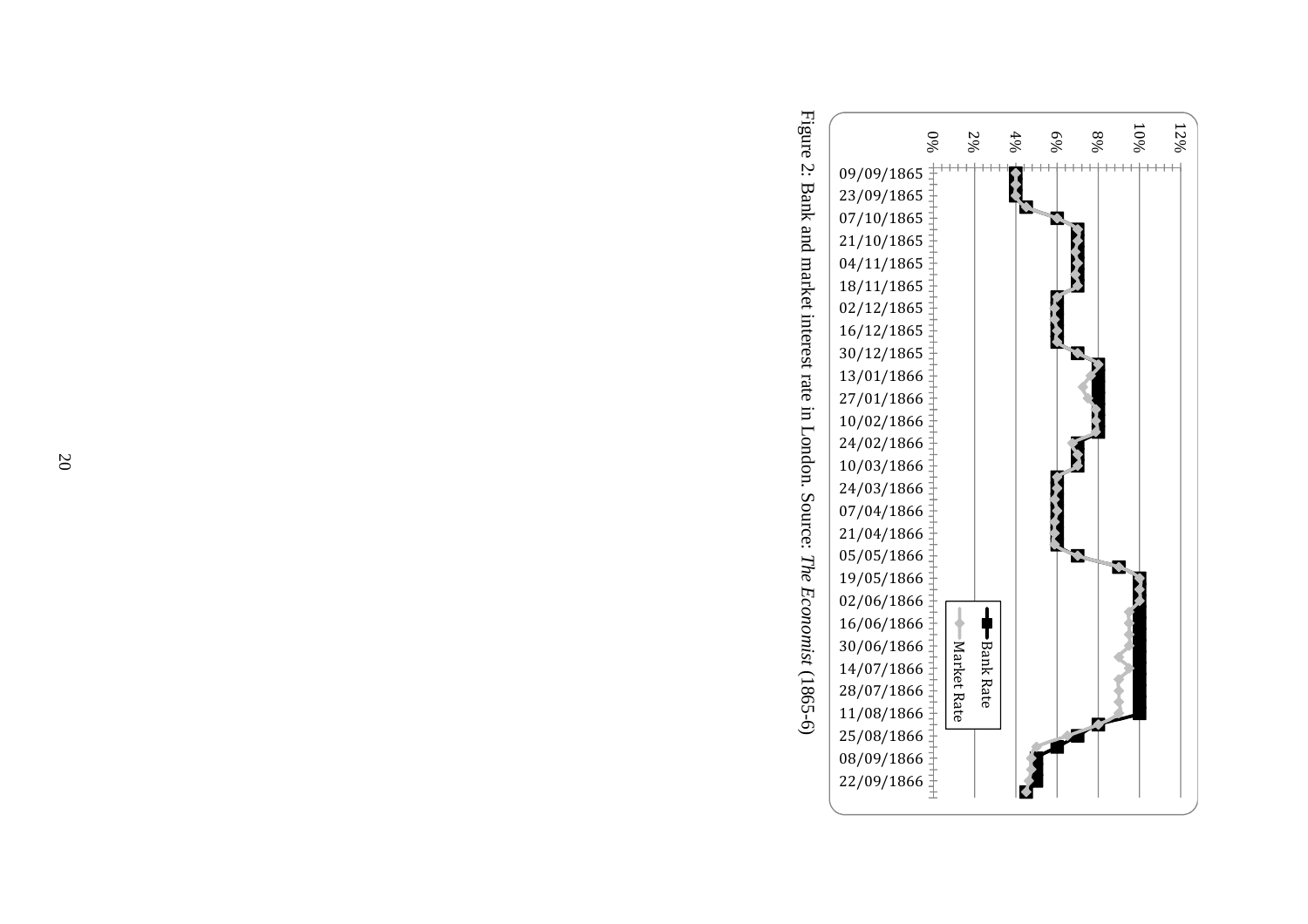

Figure 3: Daily discounts and advances by the Bank of England in May 1866. Source: Flandreau and Ugolini (2013).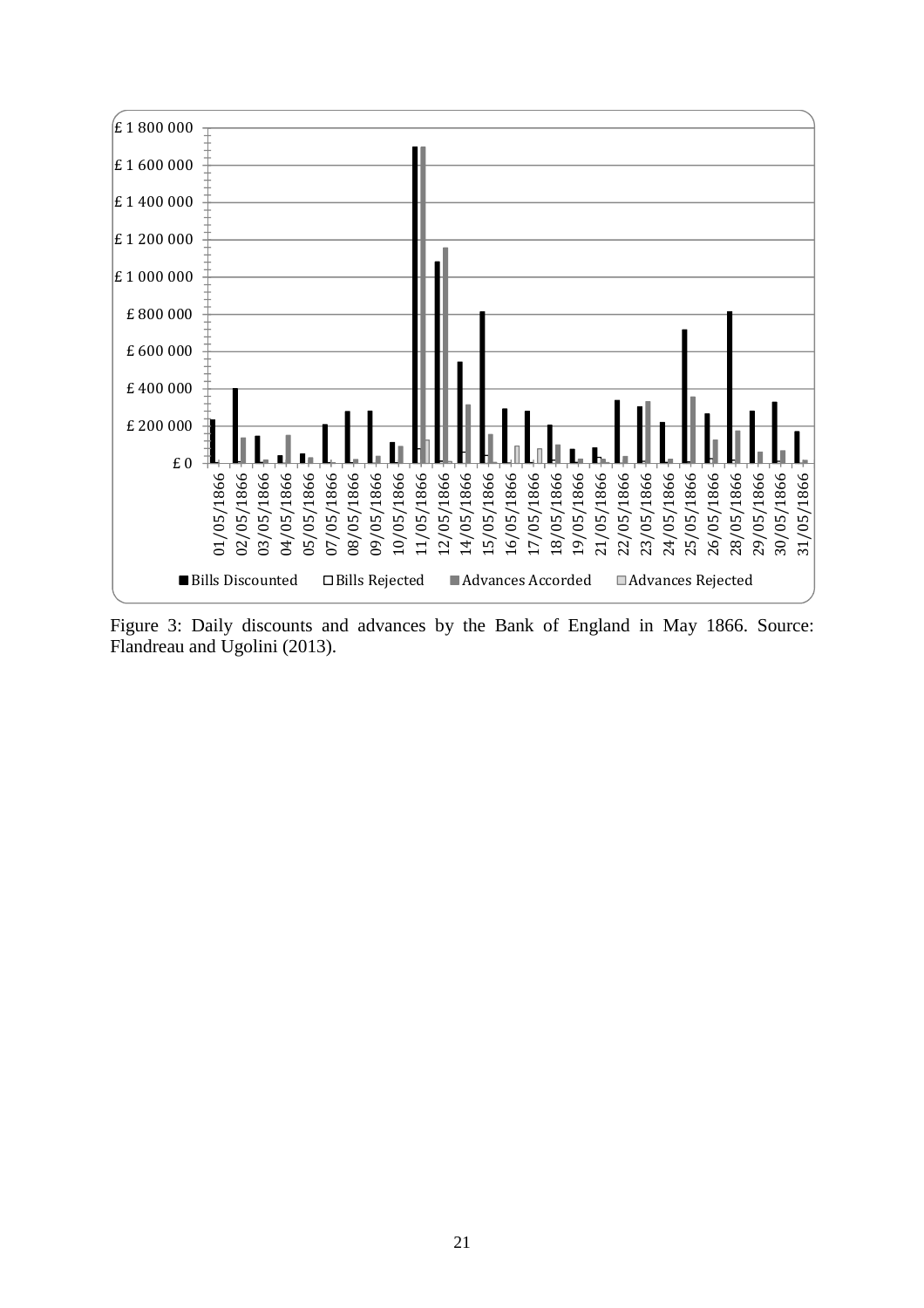

Figure 4a: Top 30 discounters from the Bank in May 1866. Source: Flandreau and Ugolini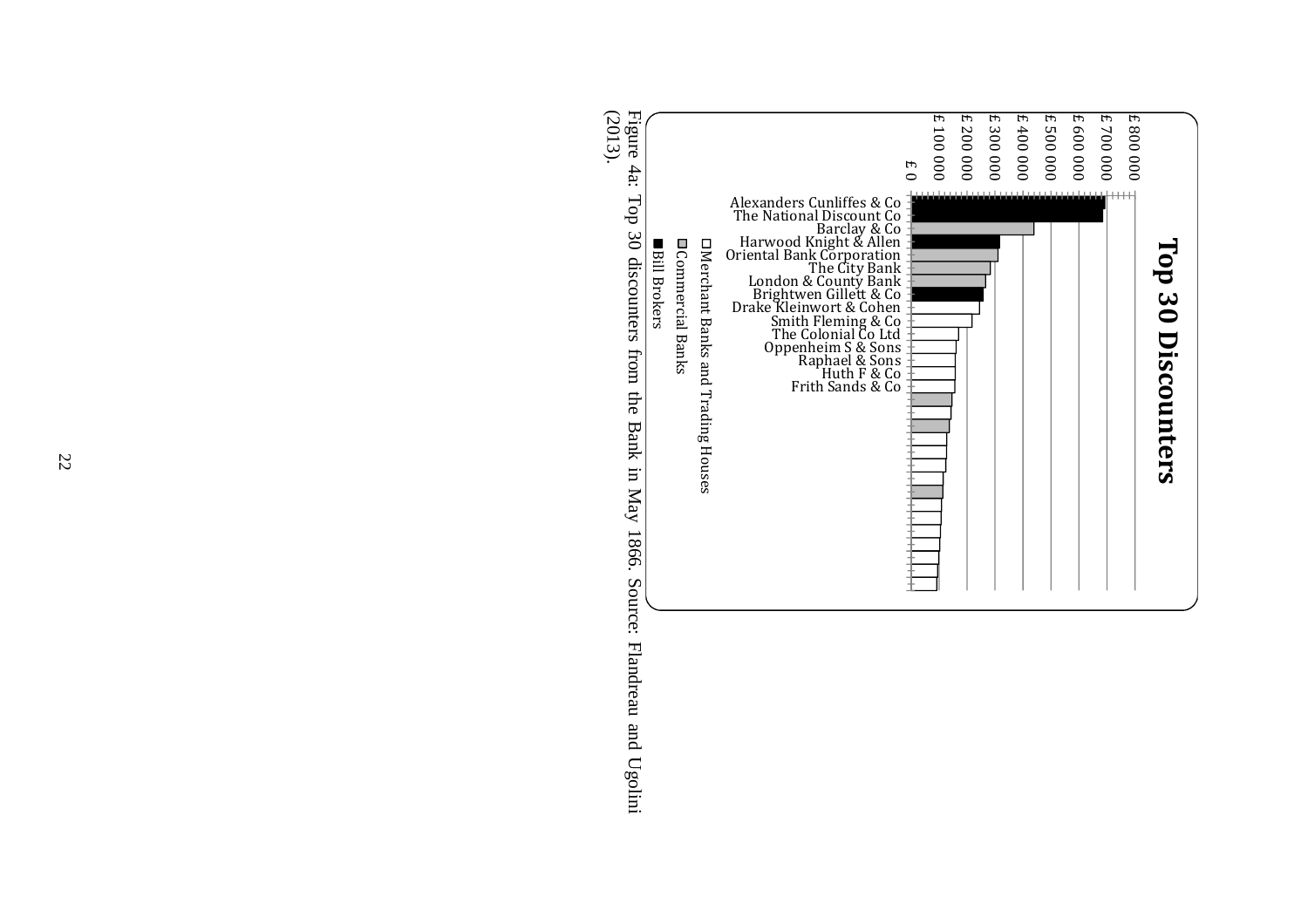

23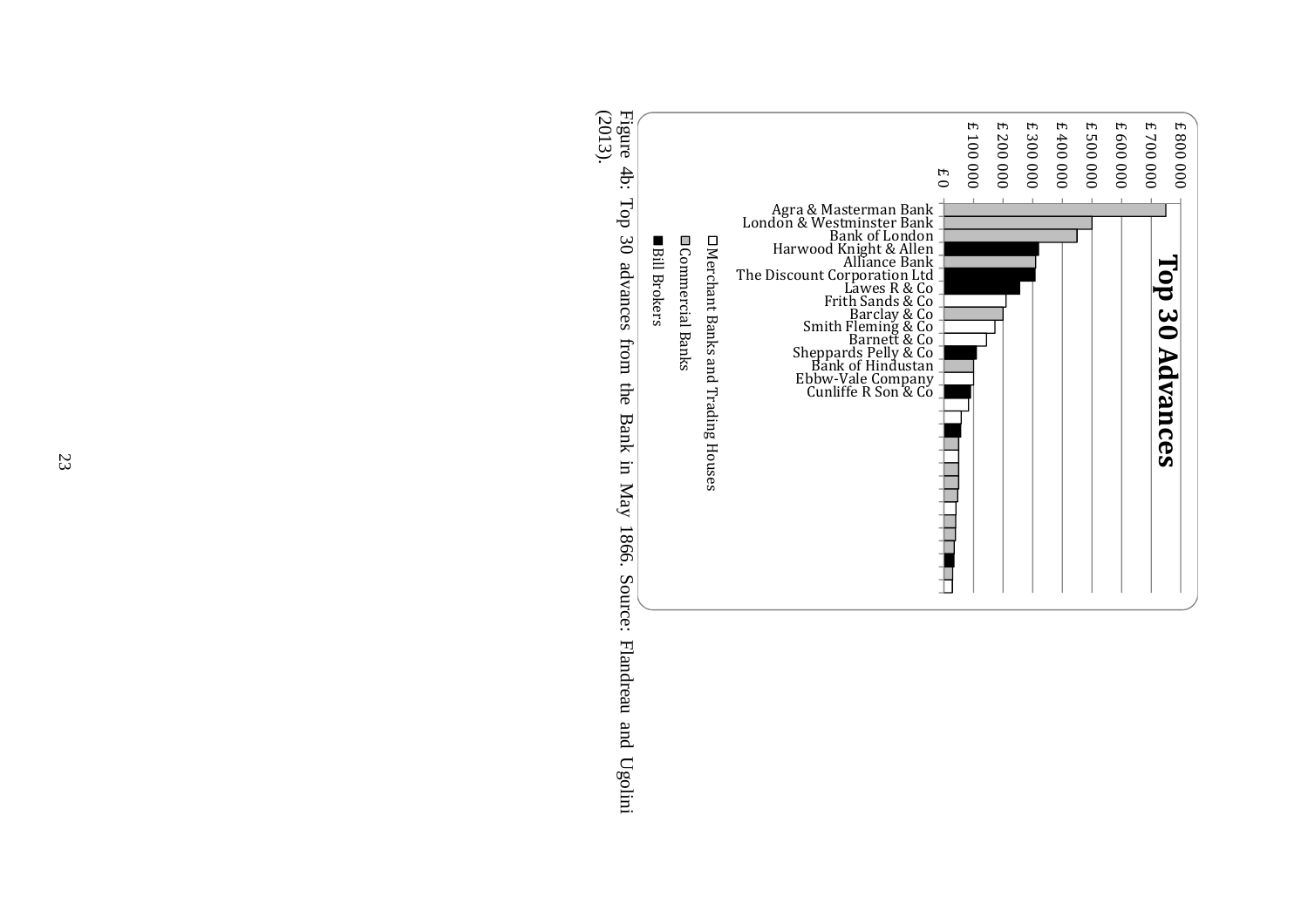

Figure 5: Geographical origin of the bills discounted by the Bank in May 1866 (per kind of discounter). Source: Flandreau and Ugolini (2013).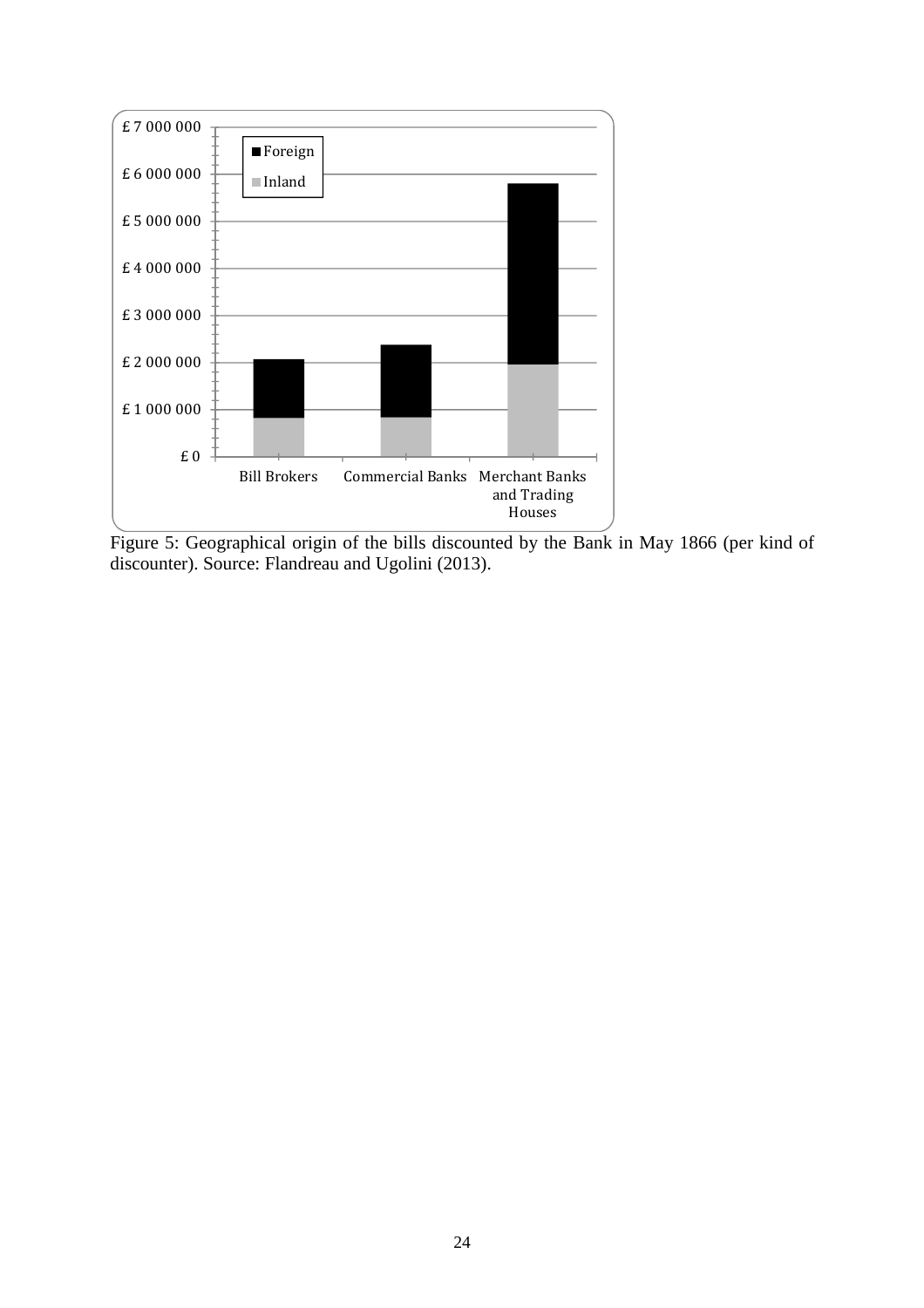

Figure 6: International aspects of the 1866 crisis: variation of the Bank of England's gold reserve, and spot and "forward" franc-pound exchange rates. Sources: Ugolini (2010); *The Economist* (1865-6); Seyd (1868).